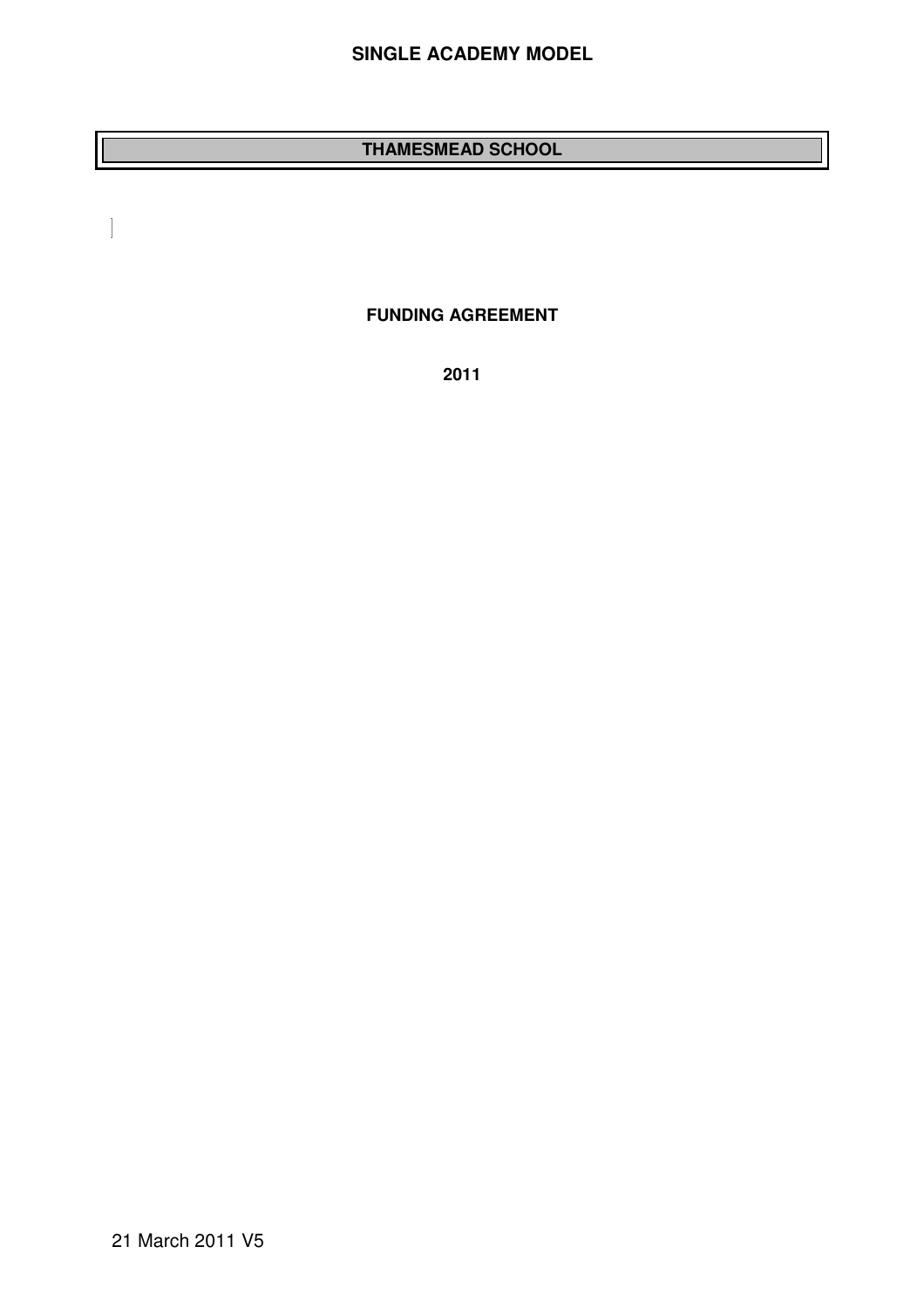## **SINGLE ACADEMY MODEL**

# **THAMESMEAD SCHOOL FUNDING AGREEMENT CONTENTS:**

| <b>SECTION</b>                                     | <b>CLAUSE NO</b> |
|----------------------------------------------------|------------------|
| <b>INTRODUCTION</b>                                | $1 - 8$          |
| <b>LEGAL AGREEMENT</b>                             | 9                |
| <b>CHARACTERISTICS OF THE ACADEMY</b>              | 10               |
| <b>ACADEMY OPENING DATE</b>                        | 11               |
| <b>CONDITIONS OF GRANT</b>                         |                  |
| General                                            | 12               |
| Governance                                         | $13 - 14$        |
| Conduct                                            | 15               |
| <b>Criminal Records Bureau Checks</b>              | 16               |
| Pupils                                             | 17               |
| Designated Teacher for Looked After Children       | 17A              |
| Teachers and other staff                           | $18 - 21$        |
| Curriculum, curriculum development and delivery    |                  |
| and RE and collective worship                      | $22 - 28$        |
| Assessment                                         | 29               |
| Exclusions                                         | 30               |
| School meals                                       | $31 - 32$        |
| Charging                                           | 33               |
| <b>GRANTS TO BE PAID BY THE SECRETARY OF STATE</b> |                  |
| General                                            | $34 - 35$        |
| <b>Capital Grant</b>                               | $36 - 39$        |
| Arrangements for Payment of Capital Grant          | 40               |
| <b>Implementation Grant</b>                        | $41 - 46$        |
| <b>General Annual Grant</b>                        | $47 - 59$        |
| <b>Earmarked Annual Grant</b>                      | $60 - 61$        |
| Arrangements for payment of GAG and EAG            | $62 - 66$        |
| Other relevant funding                             | $67 - 70$        |
| <b>FINANCIAL AND ACCOUNTING REQUIREMENTS</b>       |                  |
| General                                            | $71 - 85$        |
| <b>Borrowing Powers</b>                            | $86 - 87$        |
| Disposal of Assets                                 | $88 - 94$        |
| <b>TERMINATION</b>                                 |                  |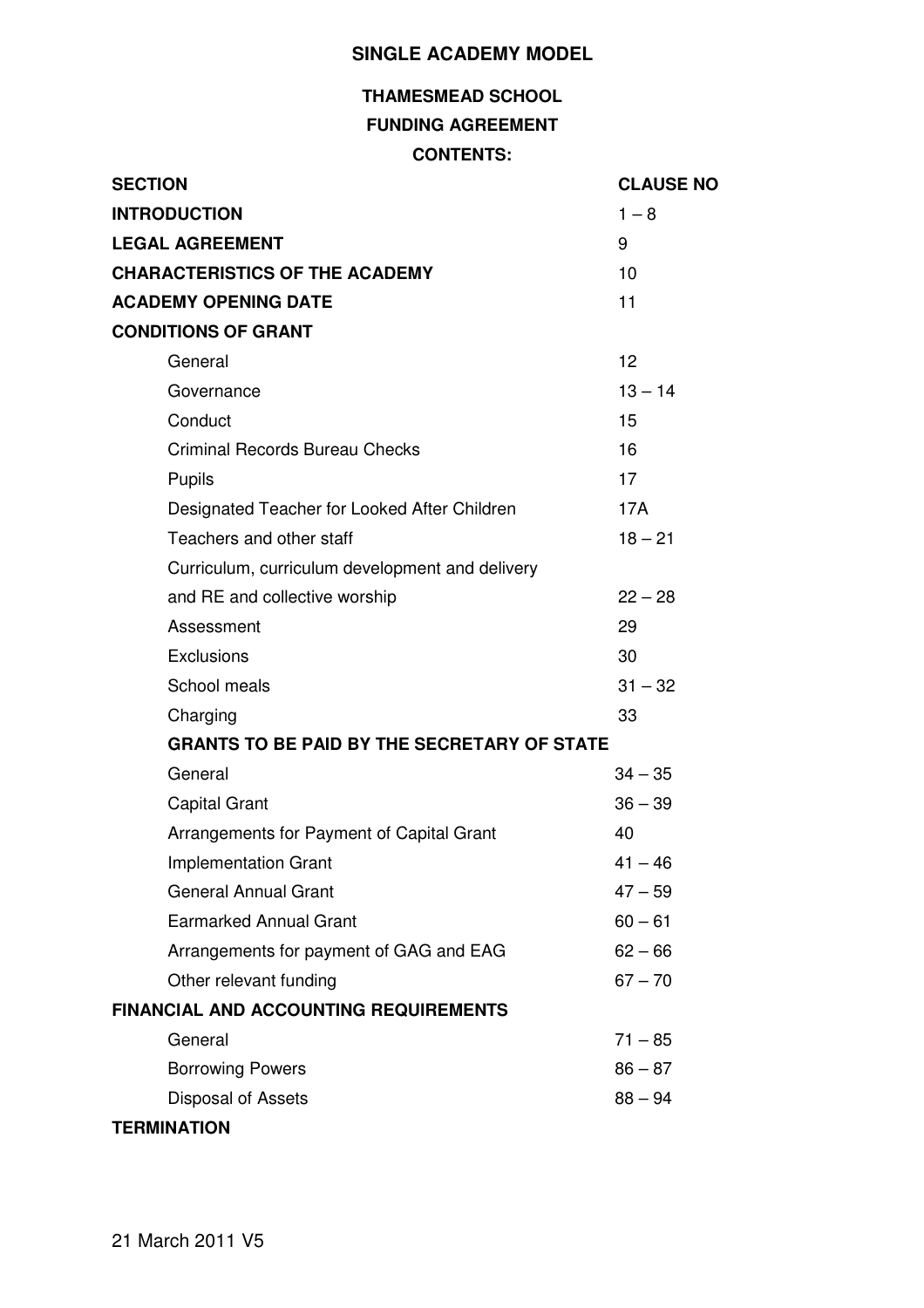| - 3-                                                      |                                                                                  |
|-----------------------------------------------------------|----------------------------------------------------------------------------------|
| General                                                   | $95 - 108$                                                                       |
| <b>Effect of Termination</b>                              | $109 - 116$                                                                      |
| <b>GENERAL</b>                                            |                                                                                  |
| Information                                               | $117 - 118$                                                                      |
| Access by Secretary of State's Officers                   | $119 - 121$                                                                      |
| Land                                                      | 121A - 121D                                                                      |
| <b>Notices</b>                                            | $122 - 123$                                                                      |
| General                                                   | 124                                                                              |
| <b>ANNEXES TO AGREEMENT</b>                               |                                                                                  |
| Memorandum and Articles of the Academy Trust              | Annex A                                                                          |
| <b>Admissions Requirements</b>                            | Annex B                                                                          |
| Arrangements for pupils with SEN and disabilities at each |                                                                                  |
| Academy                                                   | Annex C                                                                          |
|                                                           | Serious incidents of misbehaviour leading to fixed period or permanent exclusion |
|                                                           | Annex D                                                                          |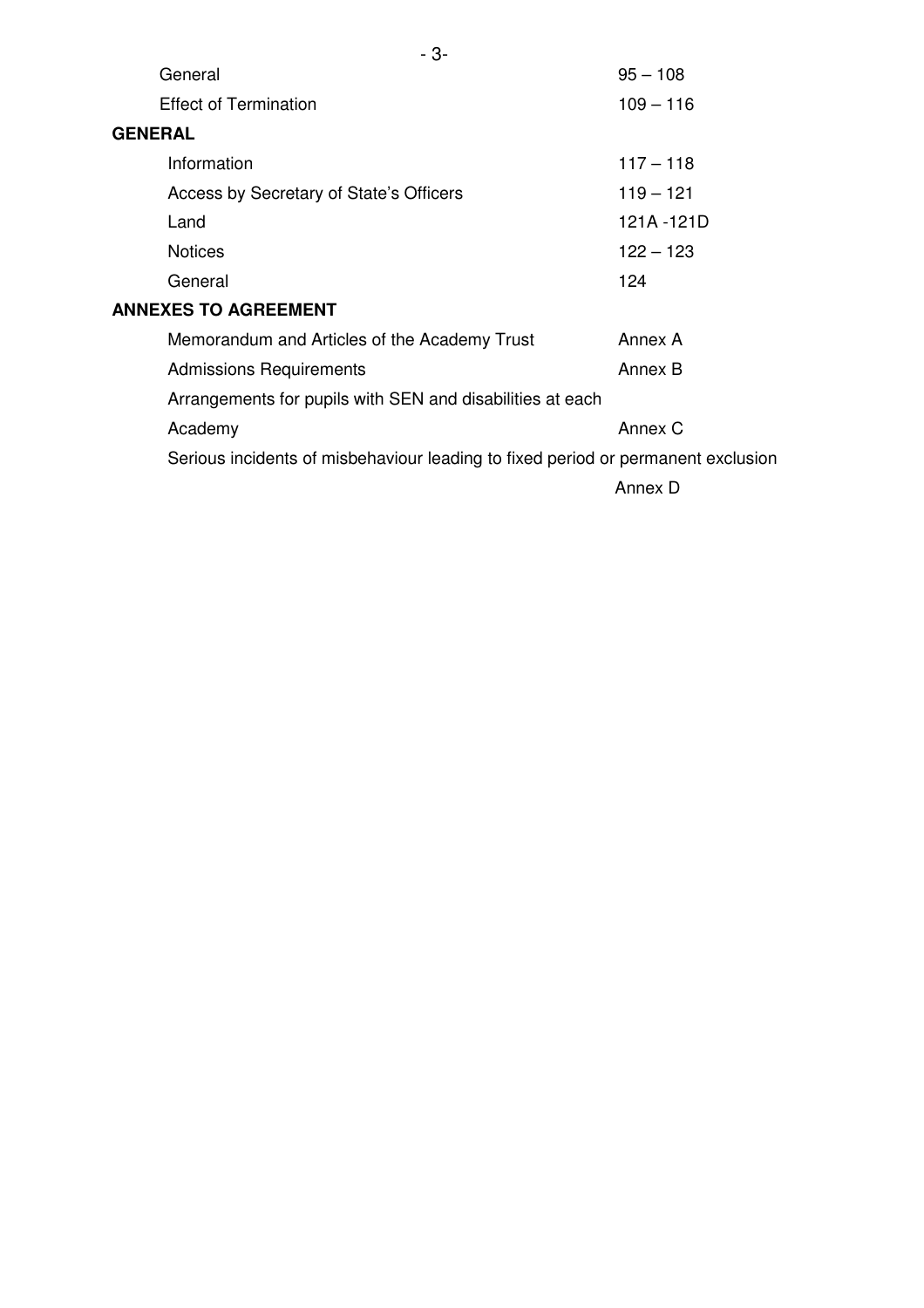- 1) This Agreement is made under section 1 of the Academies Act 2010 between the Secretary of State for Education ("the Secretary of State") and Thamesmead School (the "Academy Trust").
- 2) The Academy Trust is a Company incorporated in England and Wales, limited by guarantee with registered Company number 07686145 .
- 3) The following expressions used in this Agreement have the respective meanings assigned to them by the numbered clauses of this Agreement referred to immediately after the reference to the expressions
	- a) "Academies Financial Handbook" clause 72;
	- b) "Academy Financial Year" clause 62;
	- c) "Accounting Officer" clause 71;
	- d) "Annual Letter of Funding" clause 65;
	- e) "Chief Inspector" means Her Majesty's Chief Inspector of Education, Children's Services and Skills or his successor;
	- f)  $"GAG"$  clause 35;
	- g) "Capital Expenditure" clause 36;
	- h) "Capital Grant" clause 36;
	- i) "EAG" clause 35;
	- j) "Recurrent Expenditure" clause 35;
	- k) "Start-up Period" clause 55;
- 4) In this Agreement the following words and expressions shall have the following meanings:-

 "Additional Governors" means Governors who may be appointed by the Secretary of State under the Articles of Association;

"Business Day" means any day other than a Saturday, Sunday, Christmas Day, Good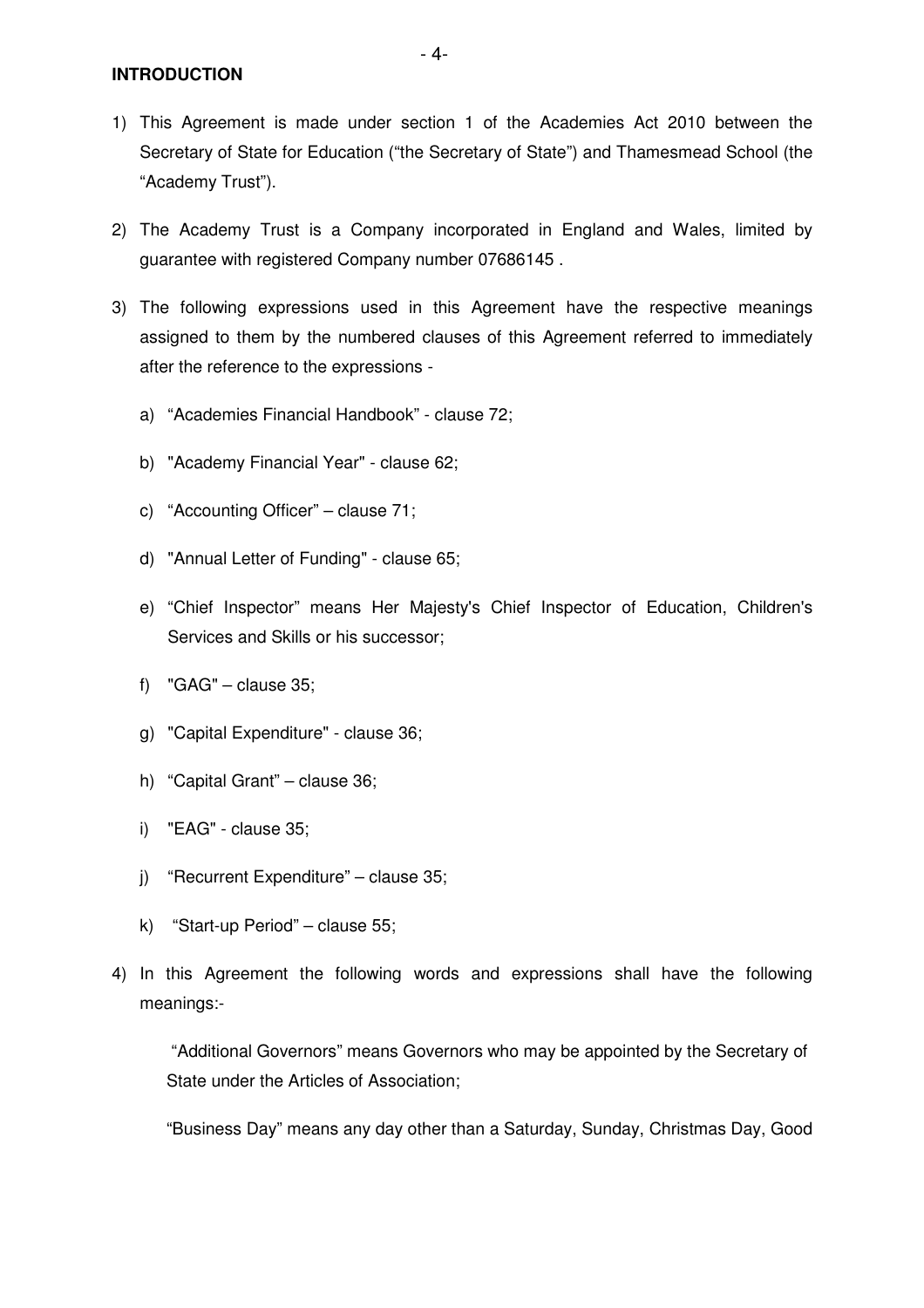Friday or a day which is a bank holiday with the meaning given to that expression in the Banking and Financial Dealings Act 1971;

"DfE" means Department for Education;

"Further Governors" means Governors who may be appointed by the Secretary of State under the Articles of Association if a Special Measures Termination Event, as defined in this Agreement, occurs;

"Insured Risks" means fire lightning explosion earthquake storm tempest flood subsidence landslip heave impact terrorism bursting or overflowing of water tanks and pipes earthquake damage by aircraft and other aerial devices or articles dropped there from riot and civil commotion labour disturbance and malicious damage and such other risks as the Academy Trust insures against from time to time subject in all cases to any exclusions or limitations as may from time to time be imposed by the insurers or underwriters ".

"LA" means the Local Authority in the area in which the Academy is situated;

"the Land" means the land (including for the avoidance of doubt all buildings, structures landscaping and other erections) situated at and known as Thamesmead School, Manygate Lane, Shepperton, Surrey, TW17 9EE and registered under SY661953"

"Memorandum" and "Articles" means the Memorandum and Articles of Association of the Academy Trust for the time being in force, a copy of the current version of which is annexed to this Agreement as Annex A;

"parents" means parents or guardians;

"persons" includes a body of persons, corporate or incorporate;

"Principal" means the head teacher of the Academy;

"Principal Regulator" means the body or person appointed as the Principal Regulator under the Charities Act 2006.

 references to "school" shall where the context so admits be references to the Academy;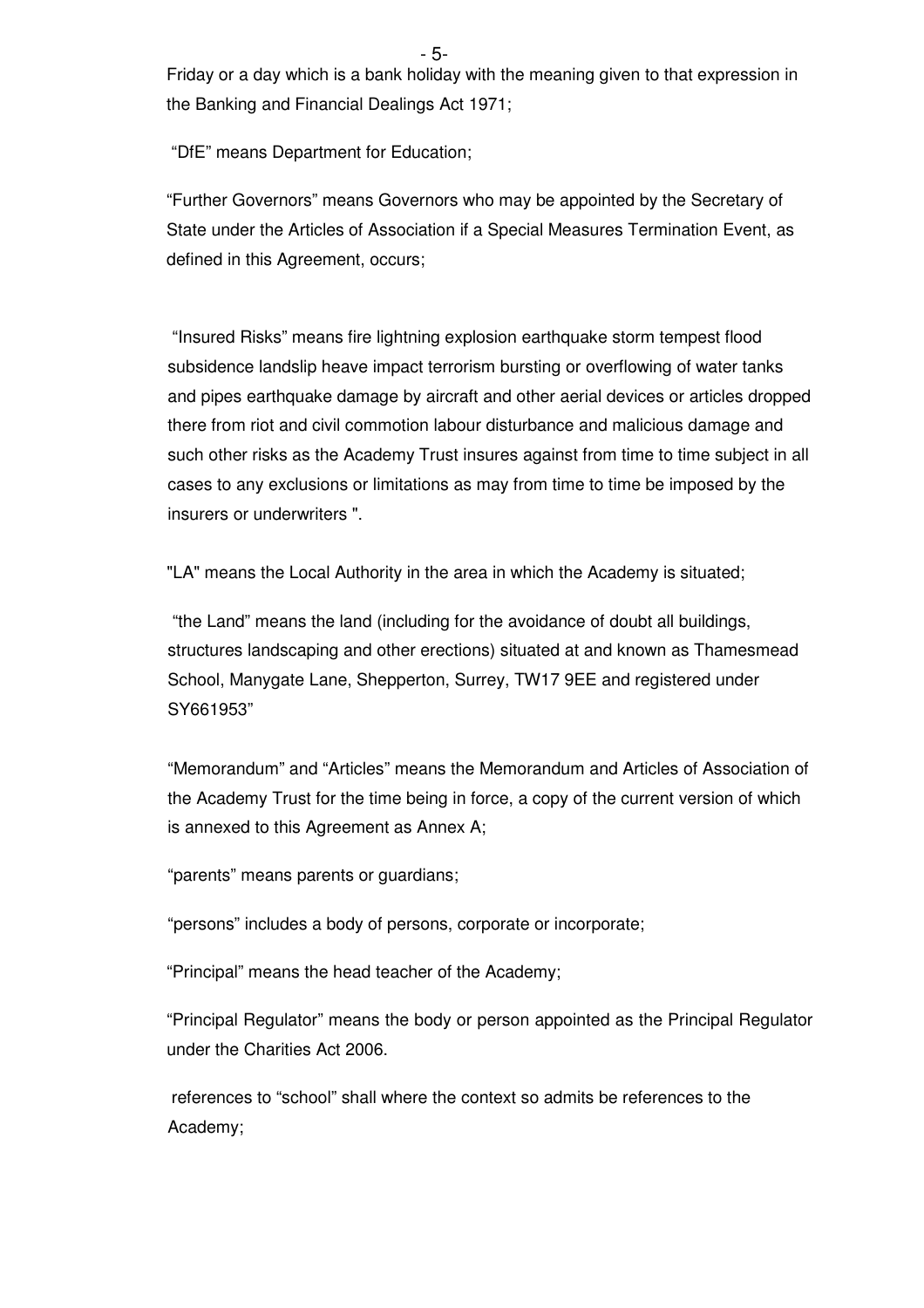$-6$ -"SEN" means Special Educational Needs.

- 5) The Interpretation Act 1978 shall apply for the interpretation of this Agreement as it applies for the interpretation of an Act of Parliament.
- 6) Expressions defined in this Agreement shall have the same meaning where used in any Annex to this Agreement.
- 7) Questions arising on the interpretation of the arrangements in this Agreement shall be resolved by the Secretary of State after consultation with the Academy Trust.
- 8) Section 1 (3) of the Academies Act 2010 states that:
	- (3) An Academy agreement is an agreement between the Secretary of State and the other party under which-
		- (a) the other party gives the undertakings in subsection (5), and
		- (b) the Secretary of State agrees to make payments to the other party in consideration of those undertakings.

## **LEGAL AGREEMENT**

9) In consideration of the Academy Trust undertaking to establish and maintain, and to carry on or provide for the carrying on of, an independent school in England to be known as Thamesmead School ("the Academy") and having such characteristics as are referred to in clause 10, the Secretary of State agrees to make payments to the Academy Trust in accordance with the conditions and requirements set out in this Agreement. For the avoidance of doubt, any obligations imposed upon or powers given to the Academy by this Agreement are also imposed upon the Academy Trust.

## **CHARACTERISTICS OF THE ACADEMY**

- 10) The characteristics of the Academy set down in section 1(6) of the Academies Act 2010, are that:
	- (a) the school has a curriculum satisfying the requirements of section 78 of EA 2002 (balanced and broadly based curriculum)
	- (b) if the school provides secondary education, its curriculum for the secondary education has an emphasis on a particular subject area, or particular subject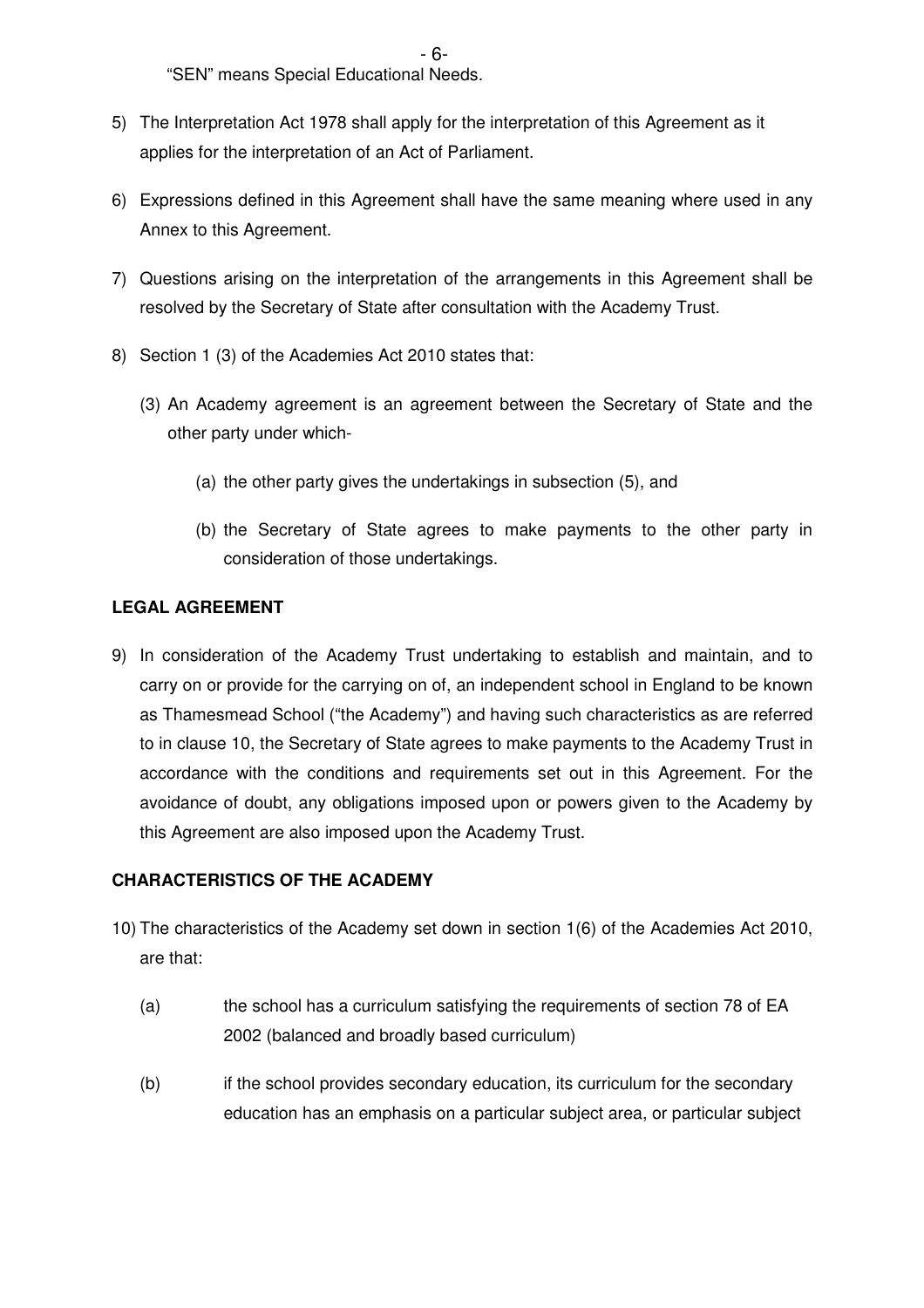areas, specified in the Agreement;

- (c) the school provides education for pupils of different abilities
- (d) the school provides education for pupils who are wholly or mainly drawn from the area in which the school is situated.

#### **ACADEMY OPENING DATE**

11) The Academy shall open as a school on 1 August 2011 replacing Thamesmead School (a foundation school) which shall cease to be maintained by the Local Authority on that date, which date shall be the conversion date within the meaning of the Academies Act 2010.

## **CONDITIONS OF GRANT**

#### **General**

12) Other conditions and requirements in respect of the Academy are that:

(a) the school will be at the heart of its community, promoting community cohesion and sharing facilities with other schools and the wider community;

(b) there will be assessments of pupils performance as they apply to maintained schools and the opportunity to study for external qualifications in accordance with clause 29 (d); (c) the admissions policy and arrangements for the school will be in accordance with admissions law, and the DfE Codes of Practice, as they apply to maintained schools; (d) teachers' levels of pay and conditions of service for all employees will be the responsibility of the Academy Trust save that when entering into a contract of employment with any person the Academy Trust shall be bound by and act in accordance with such guidance as the Secretary of State may publish in relation to the maximum salary that may be paid to employees of Academies;

(e) there will be an emphasis on the needs of the individual pupils including pupils with special education needs (SEN), both those with and without statements of SEN; (f) there will be no charge in respect of admission to the school and the school will only charge pupils where the law allows maintained schools to charge;

(g) the Academy Trust shall as soon as reasonably practicable establish an appropriate mechanism for the receipt and management of donations and shall use reasonable endeavours to procure donations through that mechanism for the purpose of the objects specified in the Articles.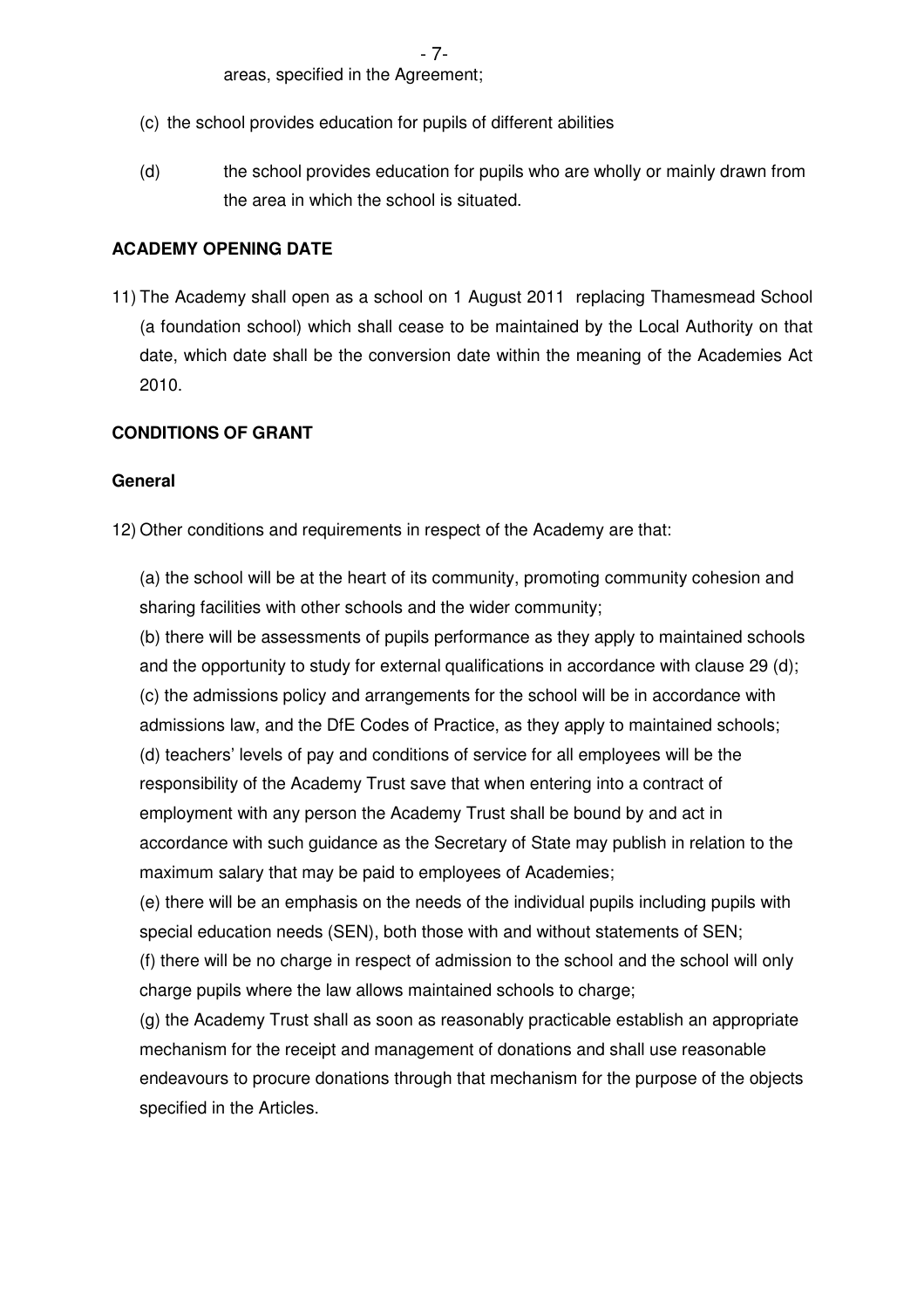#### **Governance**

- 13) The Academy will be governed by a governing body ("the Governing Body") who are the directors of the Academy Trust constituted under the Memorandum and Articles of the Academy Trust.
- 14) The Governing Body shall have regard to (but for the avoidance of doubt shall not be bound by) any guidance as to the governance of academies that the Secretary of State may publish.

#### **Conduct**

- 15) The Academy shall be conducted in accordance with:
	- a) the Memorandum and Articles, which shall not be amended by the Academy Trust without the written consent of the Secretary of State, such consent not to be unreasonably withheld;
	- b) all provisions by or under statute which confer rights or impose obligations on Academies including, without limitation, the independent schools standards prescribed under section 157 of the Education Act 2002 to the extent they apply to the Academy;
	- c) the terms of this Agreement.

#### **Criminal Records Bureau Checks**

16) The Academy shall comply with the requirements of paragraph 4 of the Schedule to the Education (Independent School Standards) (England) Regulations 2003 (as amended) in relation to carrying out enhanced criminal records checks, obtaining enhanced criminal records certificates and making any further checks, as required and appropriate for members of staff, supply staff, individual Governors and the Chair of the Governing Body.

#### **Pupils**

- 17) The planned capacity of the Academy is 1007 in the age range 11-16. The Academy will be an all ability inclusive school whose requirements for:
	- a) the admission of pupils to the Academy are set out in Annex B to this Agreement;
	- b) the admission to the Academy of and support for pupils with SEN and with disabilities (for pupils who have and who do not have statements of SEN) are set out in Annex C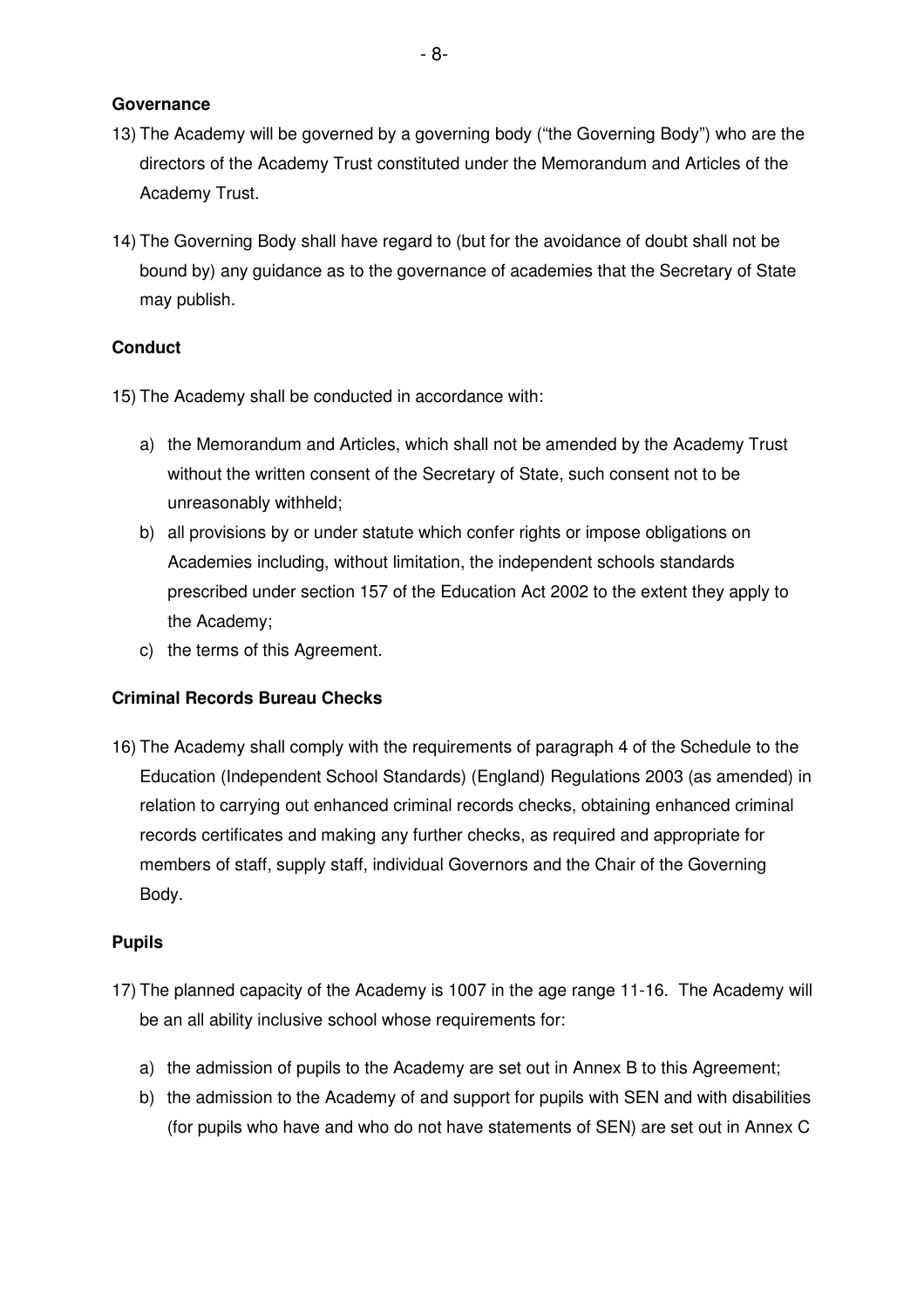to this Agreement;

c) pupil exclusions are set out in Annex D to this Agreement.

## **Designated Teacher Looked After for Children**

17A) The Academy Trust will in respect of the Academy act in accordance with, and be bound by, all relevant statutory and regulatory provisions and have regard to any guidance and codes of practice issued pursuant to such provisions, as they apply at any time to a maintained school, relating to the designation of a person to manage the teaching and learning programme for children who are looked after by an LA and are registered pupils at the school. For the purpose of this clause, any reference to the governing body of a maintained school in such statutory and regulatory provisions, or in any guidance and code of practice issued pursuant to such provisions, shall be deemed to be references to the Governing Body of the Academy Trust.

## **Teachers and other staff**

- 18) Subject to clause 19, the Academy Trust shall not employ anyone under a contract of employment or for services to carry out planning and preparing lessons and courses for pupils, delivering lessons to pupils, assessing the development, progress and attainment of pupils, and reporting on the development, progress and attainment of pupils ("specified work") who is not either:
	- a) a qualified teacher within the meaning of regulations made under section 132 of the Education Act 2002; or
	- b) otherwise eligible to do specified work under the Education (Specified Work and Registration) (England) Regulations 2003 (SI 2003/1663), which for the purpose of this clause shall be construed as if the Academy were a maintained school.

19) Clause 18 does not apply to anyone who:

- a) was transferred to the employment of the Academy Trust by virtue of the Transfer of Undertakings (Protection of Employment) Regulations 2006;
- b) immediately prior to the transfer, was employed to do specified work; and
- c) immediately prior to the transfer, was not:
	- (i) a qualified teacher within the meaning of regulations made under section 132 of the Education Act 2002 and registered with full registration with the appropriate body, or
	- (ii) eligible to do specified work under the Education (Specified Work and

- 9-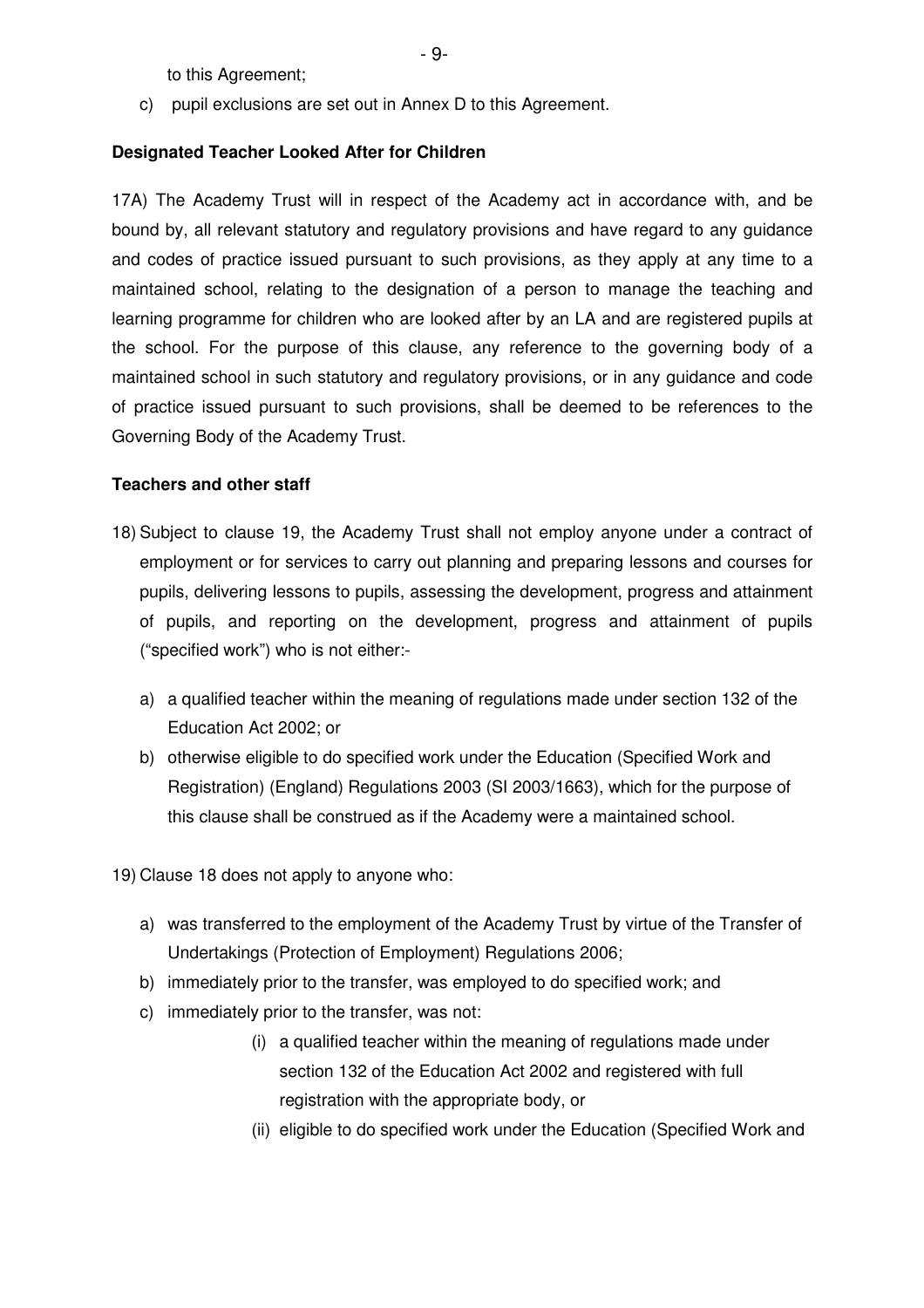## Registration) (England) Regulations 2003 (SI 2003/1663)

("transferred staff member"). The Academy Trust shall use its best endeavours to ensure that any transferred staff member who undertakes specified work and does not meet the requirements of clause 18(a) or clause 18(b) meets such requirements as soon as possible.

- 20) The Academy Trust shall ensure that all teachers employed at the Academy have access to the Teachers Pension Scheme and, in so doing, will comply with the statutory provisions underlying the scheme.
- 21) The Academy Trust shall ensure that all employees at the Academy other than teachers have access to the Local Government Pension Scheme.

## **Curriculum, curriculum development and delivery and RE and collective worship**

- 22) The curriculum provided by the Academy to pupils up to the age of 16 shall be broad and balanced with an emphasis in its secondary curriculum on performing arts, mathematics and ICT
- 23) The Academy Trust shall ensure that the broad and balanced curriculum includes English, Mathematics and Science.
- 24) The Academy Trust shall make provision for the teaching of religious education and for a daily act of collective worship at the Academy.
- 25) Not used
- 26) Where the Academy has not been designated with a religious character in accordance with section 124B of the School Standards and Framework Act 1998 or further to Section 6(8) of the Academies Act 2010:
	- a) subject to clause 27, the Academy Trust shall ensure that provision shall be made for religious education to be given to all pupils at the Academy in accordance with the requirements for agreed syllabuses in section 375(3) of the Education Act 1996 and paragraph 2(5) of Schedule 19 to the School Standards and Framework Act 1998;
	- b) subject to clause 27, the Academy Trust shall ensure that the Academy complies with the requirements of section 70(1) of, and Schedule 20 to, the School Standards and Framework Act 1998 as if it were a community, foundation or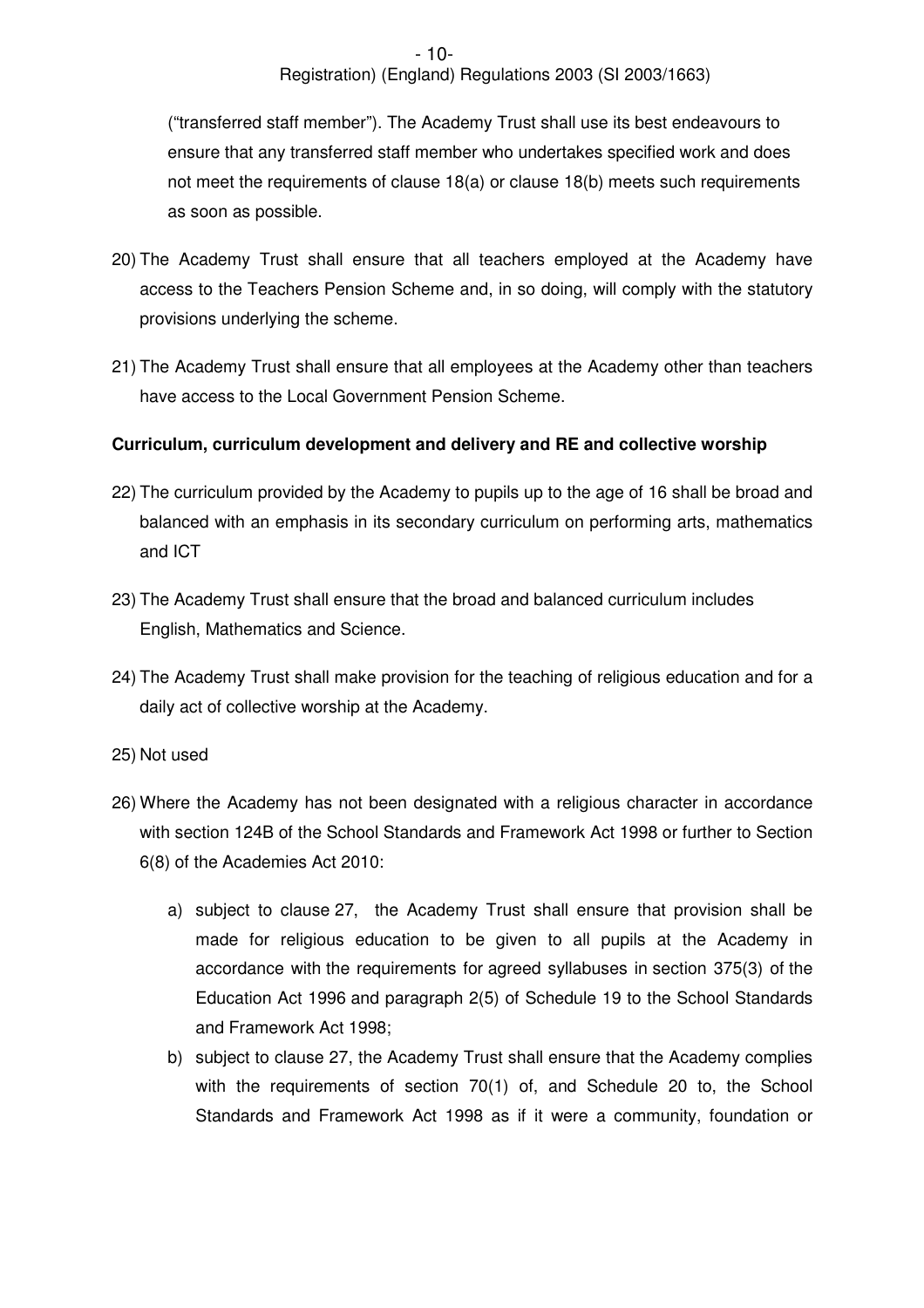$-$  11voluntary school which does not have a religious character, except that the provisions of paragraph 4 of that Schedule do not apply. The Academy may apply to the Secretary of State for consent to be relieved of the requirement imposed by paragraph 3(2) of that Schedule, the Secretary of State's consent to such an application not to be unreasonably withheld or delayed.

- 27) Section 71(1) (6) and (8) of the School Standards and Framework Act 1998 shall apply as if the Academy were a community, foundation or voluntary school, and as if references to "Religious Education" and to "Religious Worship" in that section were references to the religious education and religious worship provided by the Academy in accordance with clauses 25 or 26 as appropriate.
- 28) The Academy Trust shall have regard to any guidance issued by the Secretary of State on sex and relationship education to ensure that children at the Academy are protected from inappropriate teaching materials and they learn the nature of marriage and its importance for family life and for bringing up children.

## **Assessment**

- 29) The Secretary of State will notify the appropriate body for assessment purposes about the Academy.
	- a) The Academy Trust shall ensure that the Academy complies with any guidance issued by the Secretary of State from time to time to ensure that pupils take part in assessments and in teacher assessments of pupil's performance as they apply to maintained schools.
	- b) The Academy Trust shall report to any body on assessments under clause 29 as the Secretary of State shall prescribe and shall provide such information as may be required by that body as applies to maintained schools.
	- c) In respect of all Key Stages, the Academy Trust will submit the Academy to monitoring and moderation of its assessment arrangements as prescribed by the Secretary of State.
	- d) The Academy Trust may not offer courses at the Academy which lead to external qualifications, as defined in section 96 of the Learning and Skills Act 2000, unless the Secretary of State gives specific approval for such courses.

#### **Exclusions Agreement**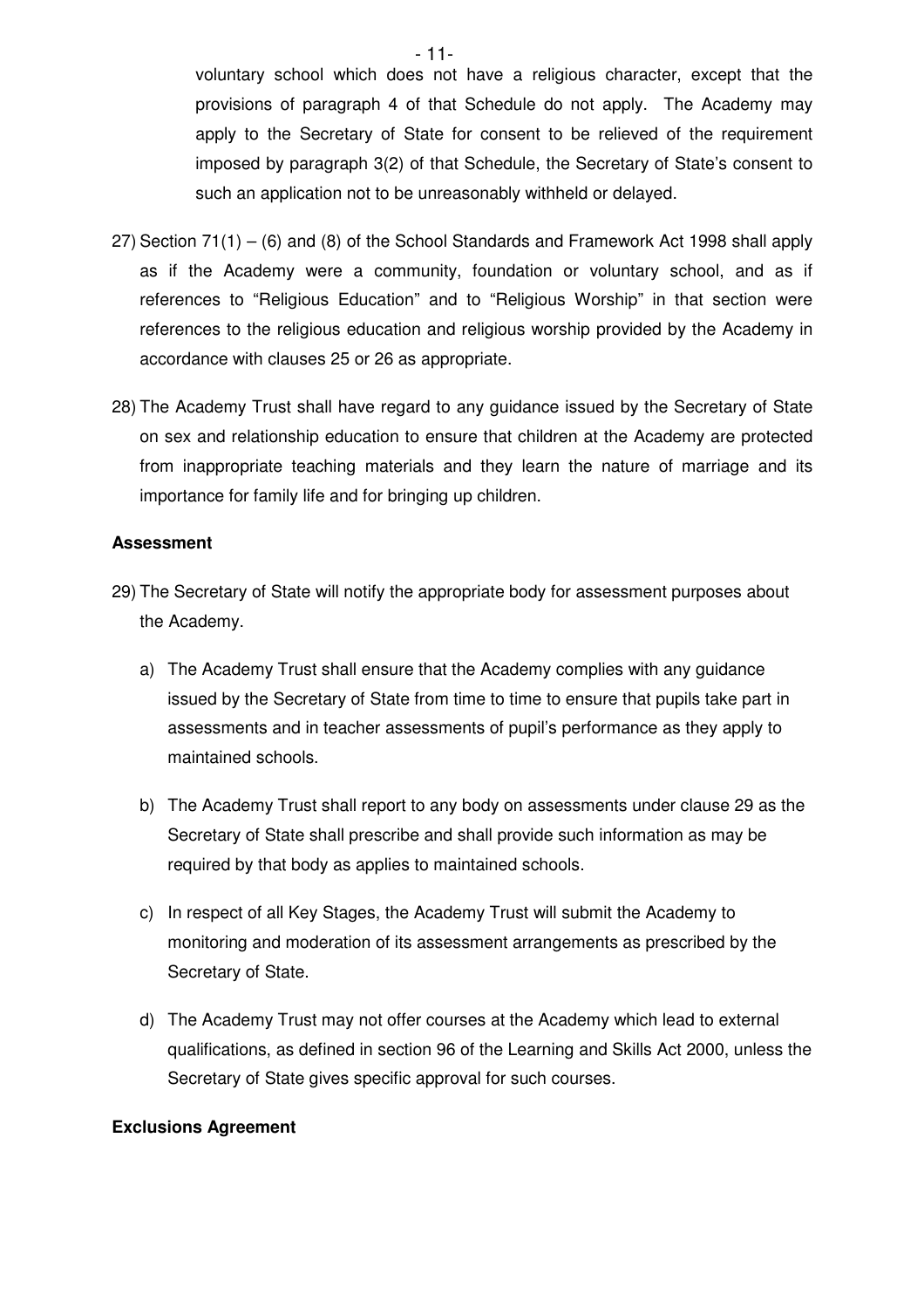- $12$ -30) The Academy Trust shall, if invited to do so by an LA, enter into an agreement in respect of the Academy with that LA, which has the effect that where:
	- a) the Academy Trust admits a pupil to the Academy who has been permanently excluded from a maintained school, the Academy itself or another Academy with whom the LA has a similar agreement; or
	- b) the Academy Trust permanently excludes a pupil from the Academy

payment will flow between the Academy Trust and the LA in the same direction and for the same amount that it would, were the Academy a maintained school, under Regulations made under section 47 of the School Standards and Framework Act 1998 relating to the addition or deduction of a maintained school's budget following a permanent exclusion or the admission of a permanently excluded pupil. At the date of this Agreement, the applicable Regulation is Regulation 23 of the School Finance (England) Regulations 2008.

#### **School Meals**

- 31) The Academy Trust shall, if requested to do so by or on behalf of any pupils at the Academy, provide school lunches for those pupils unless it would be unreasonable for it to do so. Subject to the provisions of clause 32 charges may be levied for lunches, but the Academy Trust shall otherwise fund the cost of such school lunches from its GAG.
- 32) In relation to a pupil who is himself or whose parents are in receipt of benefits mentioned in section 512ZB of the Education Act 1996 (or equivalent provision governing the entitlement to free school lunches of pupils at maintained schools), the Academy Trust shall ensure that a school lunch is provided for such a pupil free of charge to be funded out of the Academy Trust's GAG.

#### **Charging**

- 33) Sections 402 (Obligation to enter pupils for public examinations), 450 457 (charges), 459 (regulations about information about charges and school hours) and 460 (voluntary contributions), 461 (recovery of sums as civil debt) - 462 (Interpretation re charges) of the Education Act 1996 shall be deemed to apply to the Academy with the following modifications:
	- a) references to any maintained school shall be treated as references to the Academy;
	- b) references to registered pupils shall be treated as references to registered pupils at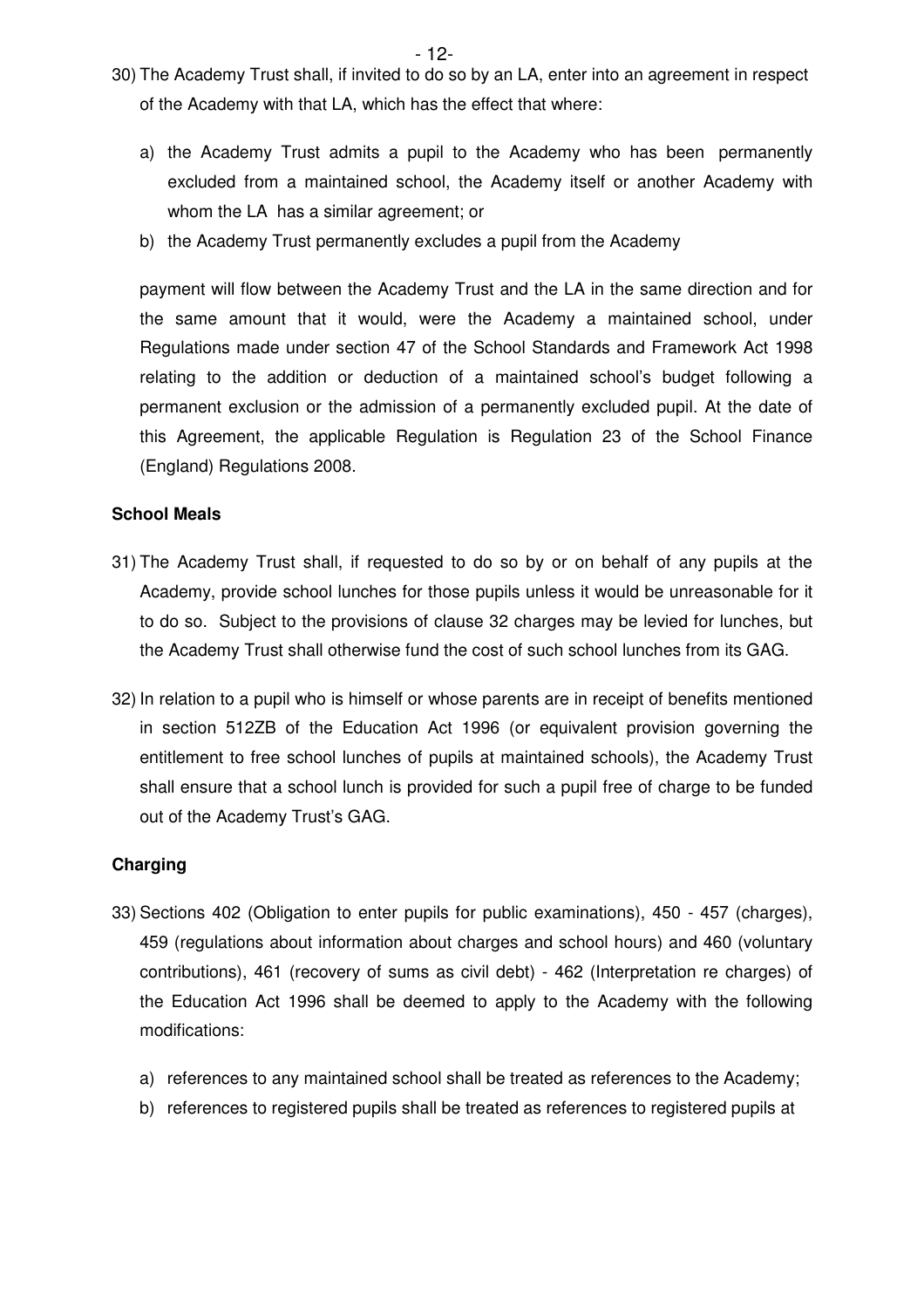the Academy;

- c) references to the governing body or the local education authority shall, in each case, be treated as references to the Academy Trust;
- d) the charging and remissions policies required to be determined under section 457, and any amendment thereto, shall require the approval of the Secretary of State; and
- e) the Academy Trust may charge persons who are not registered pupils at the Academy for education provided or for facilities used by them at the Academy.

## **GRANTS TO BE PAID BY THE SECRETARY OF STATE**

#### **General**

- 34) The Secretary of State shall pay grants towards capital and Recurrent Expenditure for the Academy. Except with the Secretary of State's prior agreement, the Academy Trust shall not budget for its expenditure in any Academy Financial Year in excess of expected income. The Academy Trust shall not enter into commitments which are likely to have substantial implications for future levels of grant, or for the period for which grant may be required. No decision by the Academy Trust shall commit the Secretary of State to paying any particular amount of grant.
- 35) "Recurrent Expenditure" means any expenditure on the establishment, conduct, administration and maintenance of the Academy which does not fall within the categories of capital expenditure set out at clause 36. The Secretary of State shall pay two separate and distinct grants in respect of Recurrent Expenditure: General Annual Grant ("GAG") and Earmarked Annual Grant ("EAG").

## **Capital Grant**

36) "Capital Expenditure" means expenditure on:

- a) the acquisition of land and buildings;
- b) the erection, enlargement, improvement or demolition of any building including fixed plant, installation, wall, fence or other structure, or any playground or hard standing;
- c) the installation of electrical, mechanical or other services;
- d) the purchase of vehicles and other self-propelled mechanical equipment;
- e) the installation and equipping of premises with furnishings and equipment, other than necessary replacements, repairs and maintenance due to normal wear and tear;
- f) the installation and equipping of premises with computers, networking for computers, operating software and information and communication technology equipment, other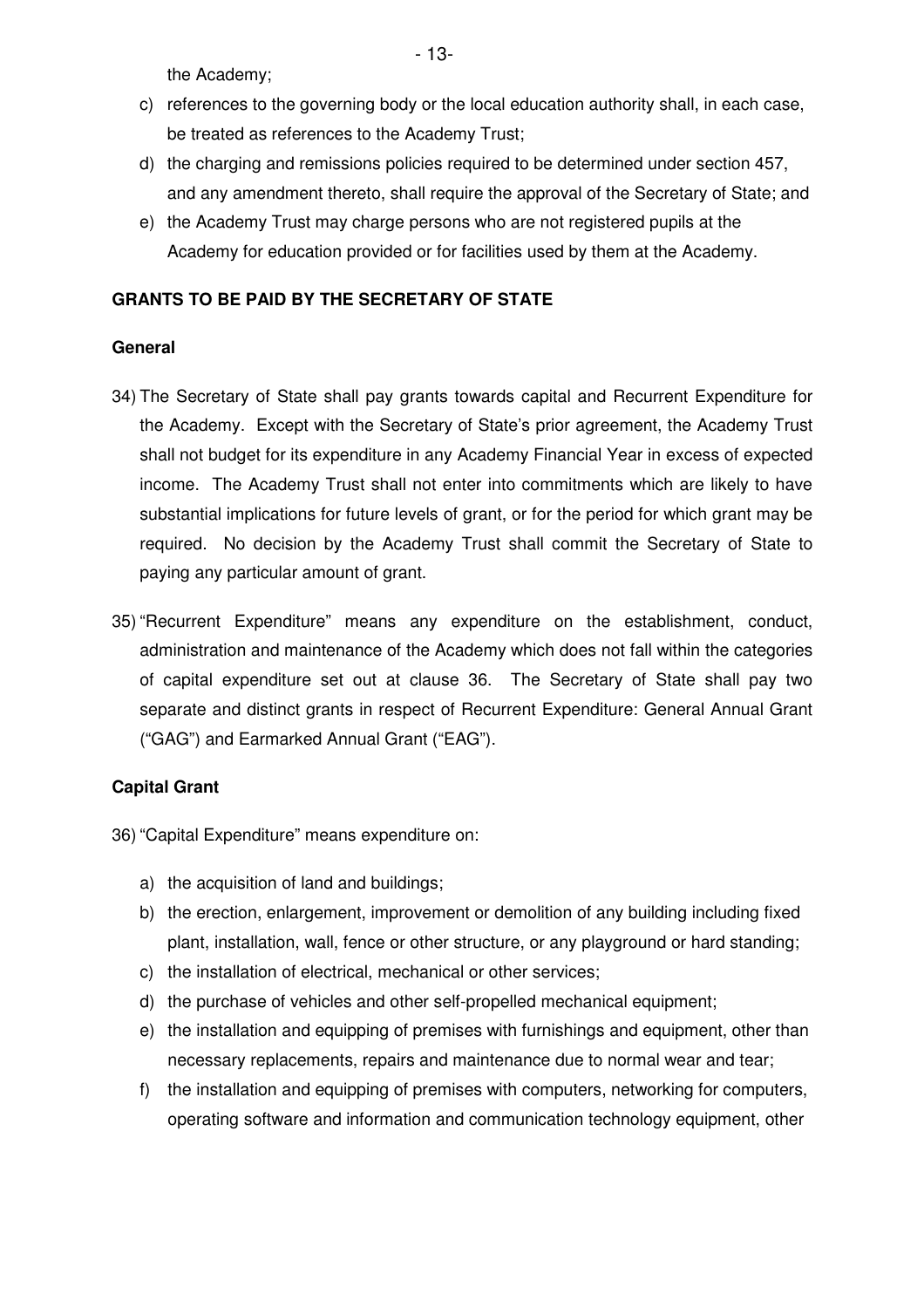- 14 than necessary updates or necessary replacements, repairs and maintenance due to normal wear and tear;

- g) the provision and equipping of premises, including playing fields and other facilities for social activities and physical recreation;
- h) works of a permanent character other than the purchase or replacement of minor day-to day items;
- i) any major repairs or replacements which are specified as constituting capital expenditure in any grant letter relating to them;
- j) such other items (whether of a like or dissimilar nature to any of the foregoing) of a substantial or enduring nature as the Secretary of State may agree shall constitute capital expenditure for the purposes of this Agreement;
- k) all professional fees properly and reasonably incurred in connection with the provision of any of the above;
- l) VAT and other taxes payable on any of the above.

"Capital Grant" means grant paid to the Academy Trust in respect of Capital Expenditure.

- 37) Where the Academy is to open in new premises, or where existing premises are to be substantially refurbished or remodelled to enable the Academy to open in such premises, the Secretary of State, may, in his absolute discretion, be responsible for meeting the incurred Capital Expenditure for that Academy. To that end, the Secretary of State will consider providing funding in accordance with any arrangements as he considers appropriate.
- 38) Any Capital Expenditure incurred in respect of the Academy on which Capital Grant payments are sought from the Secretary of State will require the specific prior written agreement of the Secretary of State, which agreement shall not be unreasonably withheld or delayed.
- 39) Any payment of Capital Grant to the Academy Trust under this Agreement is subject to the fulfilment of the following conditions:
	- a) such grants being used solely to defray expenditure approved by the Secretary of State; and
	- b) the Academy Trust certifying and providing evidence that all planning and other consents necessary for the development and all related infrastructure to be completed have been obtained or put in place.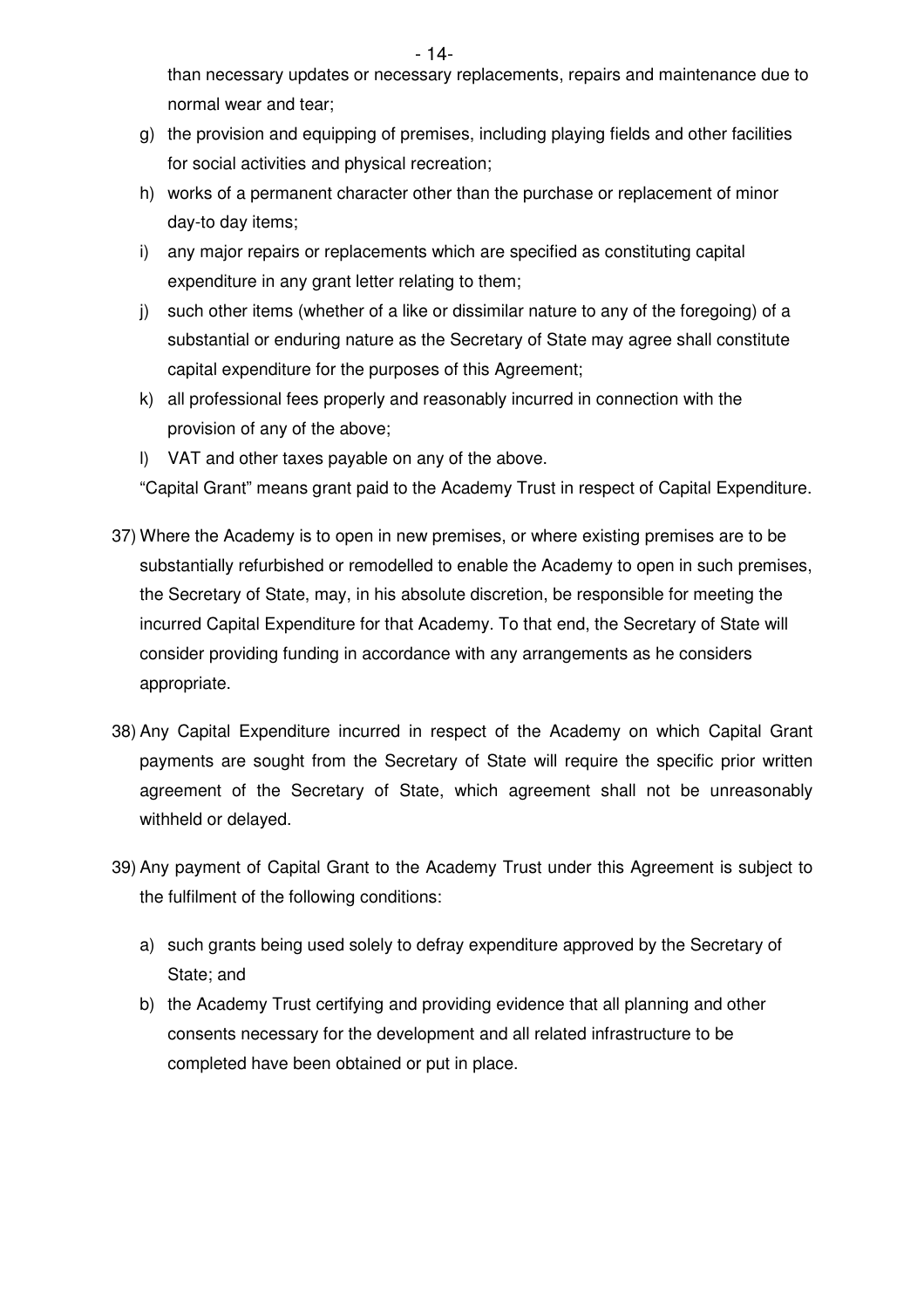#### $- 15$ -**Arrangements for Payment of Capital Grant**

40) Capital Grant will be paid by the Secretary of State to the Academy Trust on the basis of claims for grant submitted to the Secretary of State in the notified format with supporting invoices and certificates as required by the Secretary of State. Capital Grant will be paid within 21 days from the day on which a claim for grant is received if the claim is in the proper format, supported by the appropriate documentation and the conditions on its payment set out at clause 39 are complied with. If a dispute arises as to whether a claim is or is not acceptable both parties undertake to attempt to resolve it in good faith. In the event of such a dispute, the Secretary of State shall pay to the Academy Trust so much of the claim as shall not be in dispute.

## **Implementation Grant<sup>1</sup>**

- 41) "Implementation Grant" means payments towards Recurrent Expenditure incurred for the establishment of the Academy prior to it opening.
- 42) The Secretary of State may enter into an agreement with a third party ("Project Management Company") for the provision of project management services to assist in the establishment of the Academy. Where such an agreement has been entered into, the Secretary of State shall pay Implementation Grant to the Project Management Company in accordance with that agreement.
- 43) If the Secretary of State has indicated that Implementation Grant will be payable, the Academy Trust shall prepare and submit to the Secretary of State a budget showing expected Recurrent Expenditure to be incurred by the Academy Trust before the Academy opens and for which grant is sought. This budget must either be agreed to or modified by the Secretary of State as he considers appropriate ("Approved Implementation Budget").
- 44) Both parties recognise that as the project develops it may be necessary to revise individual costs in the Approved Implementation Budget and to move costs between budget headings in order to ensure that the project remains within its approved budget. Where the Academy Trust wishes to make such an adjustment of over £10,000, the reason for the change and a revised budget must be submitted to the Secretary of State for approval.

 $\overline{1}$ 1 Note that the Secretary of State will not pay Implementation Grant pursuant to these clauses in relation to schools applying to convert further to the Academies Act 2010.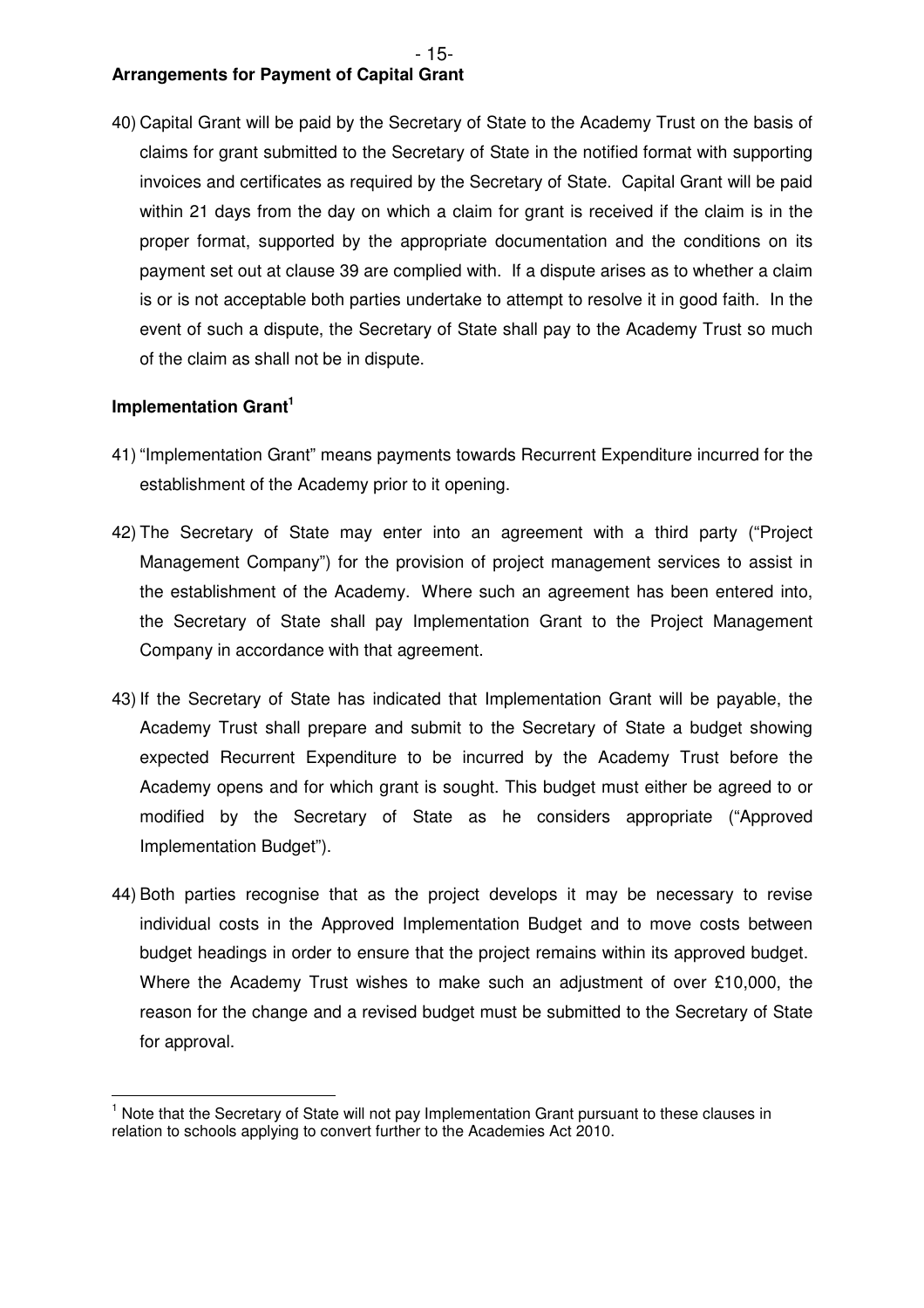- $16$ -
- 45) The Secretary of State will pay Implementation Grant to the Academy Trust on the basis of claims for grant submitted to the Secretary of State in accordance with the Approved Implementation Budget and in the notified format with supporting invoices, receipts and documents as required by the Secretary of State. If the grant claim is acceptable, the Secretary of State undertakes to pay the amount due within 21 days from the day on which it was received. If a dispute arises over whether a grant claim or part of it is acceptable, both parties undertake to attempt to resolve the dispute in good faith.
- 46) Any amount in the Approved Implementation Budget in respect of which the expenditure has not been incurred by the Academy Trust by the date on which the Academy opens will lapse and no Implementation Grant will be payable in respect of that part of the Approved Implementation Budget. Any amount of Implementation Grant which has been paid but remains unexpended on relevant expenditure by the date on which the Academy opens will, without prejudice to any other mode of recovery, be taken into account in determining the total amount of grant to be paid to the Academy Trust after the Academy has opened. Any amount of Implementation Grant which is found to have been used on ineligible expenditure will, without prejudice to any other mode of recovery, be taken into account in determining the total amount of grant to be paid to the Academy Trust.

## **General Annual Grant**

- 47) GAG will be paid by the Secretary of State to the Academy Trust in order to cover the normal running costs of the Academy. These will include, but are not limited to:
	- a) teachers' salaries and related costs (including full and part time teaching staff and seconded teachers);
	- b) non-teaching staff salaries and related costs (including pension contributions, educational support staff, administrative and clerical staff and manual and premises related staff);
	- c) employees' expenses;
	- d) the purchase, maintenance, repair and replacement:
		- (i) of teaching and learning materials and other educational equipment, including books, stationery and ICT equipment and software, sports equipment and laboratory equipment and materials;
		- (ii) of other supplies and services;
	- e) examination fees;
	- f) repairs, servicing and maintenance of buildings (including redecoration, heating,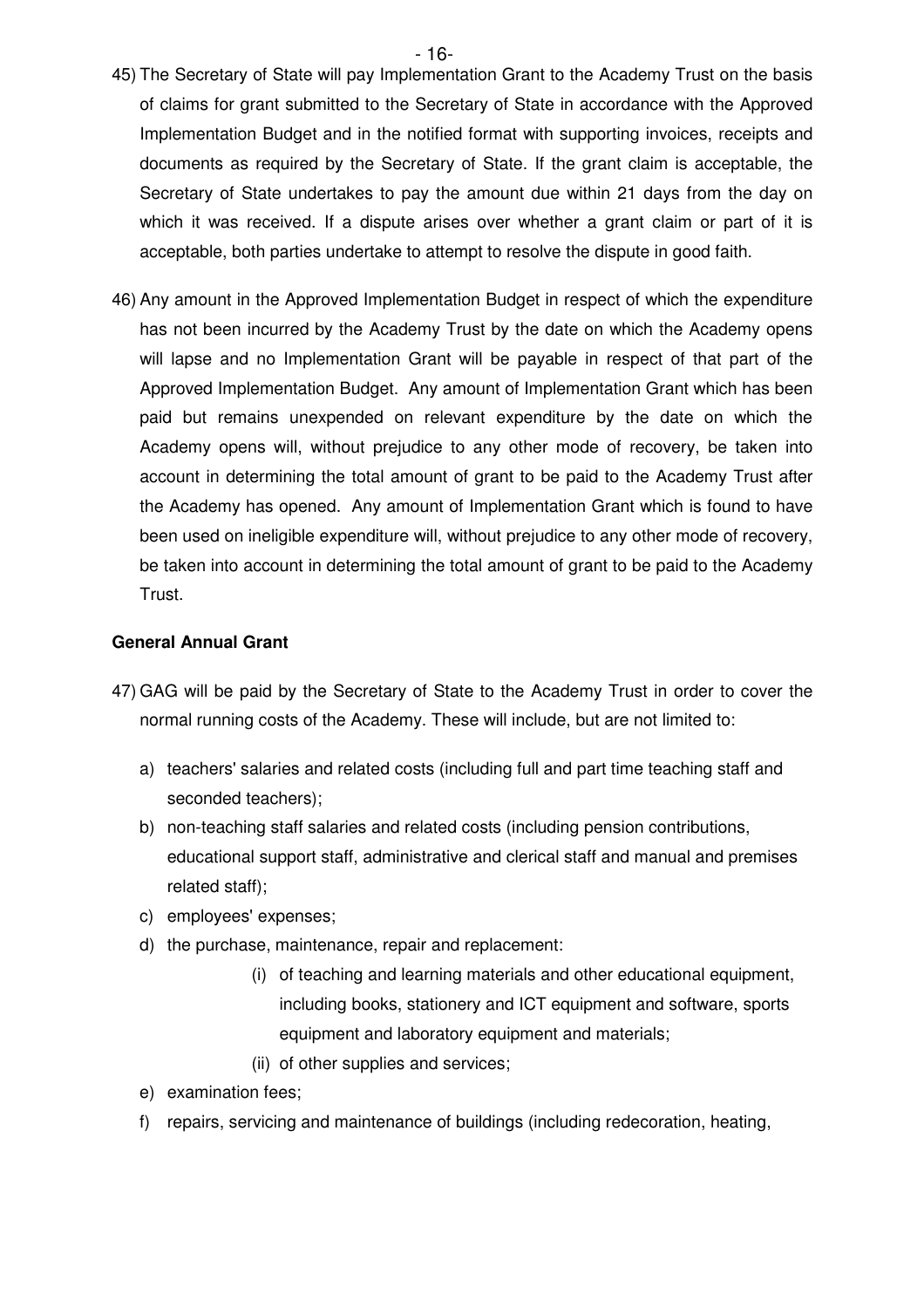- 17-

plumbing, lighting etc); maintenance of grounds (including boundary fences and walls); cleaning materials and contract cleaning; water and sewage; fuel and light (including fuel oil, solid and other fuel, electricity and gas); rents; rates; purchase, maintenance, repairs and replacement of furniture and fittings;

- g) insurance;
- h) medical equipment and supplies;
- i) staff development (including in-service training);
- j) curriculum development;
- k) the costs of providing school meals for pupils (including the cost of providing free school meals to pupils who are eligible to receive them), and discretionary grants to pupils to meet the cost of pupil support, including support for pupils with special educational needs or disabilities (taking account of the fact that separate additional money will be available for pupils with statements of special educational needs);
- l) administration;
- m) establishment expenses and other institutional costs.
- 48) Subject to clauses to 56-57, GAG for each Academy Financial Year for the Academy will be the total of the following areas of funding;
	- a) Formula Funding: Funding equivalent to the level of funding which would be provided through the funding formula of the LA to a maintained school which had all of that Academy's relevant characteristics, including its number of pupils;
	- b) Local Authority Central Spend Equivalent: Funding representing a proportion of the LA Education Budget money which the LA would be able to retain, from the nondelegated elements of the Schools Budget and the relevant items in the LA Budget, if the Academy were a maintained school. The proportion which this funding will represent will be based on the elements of the LA's Section 251 Budget Return which are relevant to that Academy;
	- c) Specialist Schools Allowance: Funding equivalent to that which a maintained school with the Academy's characteristics would receive in respect of their participation in the specialist schools programme. In the year of conversion, this may continue to be paid by the Local Authority.
- 49) The GAG for each Academy Financial Year for the Academy will also include, payable on a basis equivalent to that applied to maintained schools:
	- a) funding for matters for which it is necessary for the Academy to incur extra costs, for as long as those costs are deemed necessary by the Secretary of State; and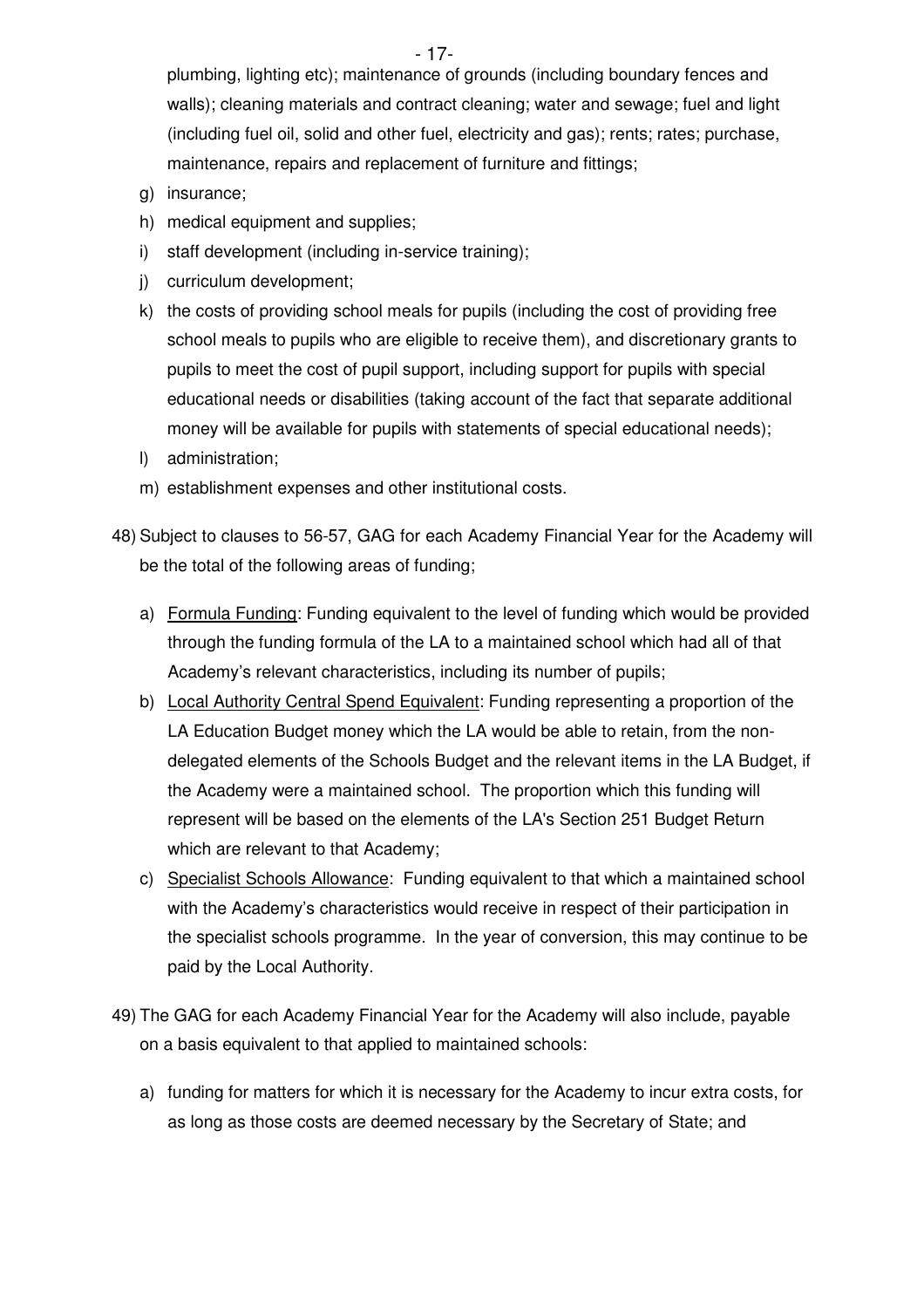- $18$ b) payments in respect of further, specific grants made available to maintained schools, where the Academy meets the requisite conditions and criteria necessary for a maintained school to receive these grants.
- 50) Subject to clause 51, the basis of the pupil number count for the purposes of determining GAG for an Academy Financial Year for the Academy will be, in the first year of conversion, the same basis as that used by the Local Authority for determining the budget share of the predecessor maintained school as adjusted by numbers counted in any subsequent Schools Census, as determined by the Secretary of State. In subsequent years the basis of the pupil count will be as determined by the Secretary of State.
- 51) Once the conditions specified in clause 52 have been satisfied with respect to the Academy for the Academy Financial Year for which funding is being calculated, the basis of the pupil number count for the purpose of determining GAG for the Academy will be:
	- a) for the pupil number count for pupils in Year 11 and below, the Schools Census for the January preceding the Academy Financial Year in question; and
	- b) for the pupil number count for pupils in Year 12 and above, the formula which for the time being is in use for maintained schools for the calculation of pupil numbers for pupils in Year 12 and above for the purpose of calculating their level of funding.

52) For the purpose of clause 51, the conditions are:

- a) all planned Year-groups will be present at the Academy (that is, all the pupil cohorts relevant to the age-range of the Academy will have some pupils present); and
- b) the total number of pupils as measured in the Schools Census for the preceding January is 90% or more of the planned final size of the Academy, which is 1007.
- c) The Secretary of State has determined that the basis shall be as provided for in Clause 51.
- 53) For any Academy Financial Year in which GAG for the Academy has been calculated in accordance with clause 50, no adjustment shall be made to the following Academy Financial Year's formula funding element of GAG to recognise variation from the pupil count basis used.
- 54) For any Academy Financial Year in which GAG for the Academy is calculated in accordance with clause 51, no adjustment will be made to the formula funding element in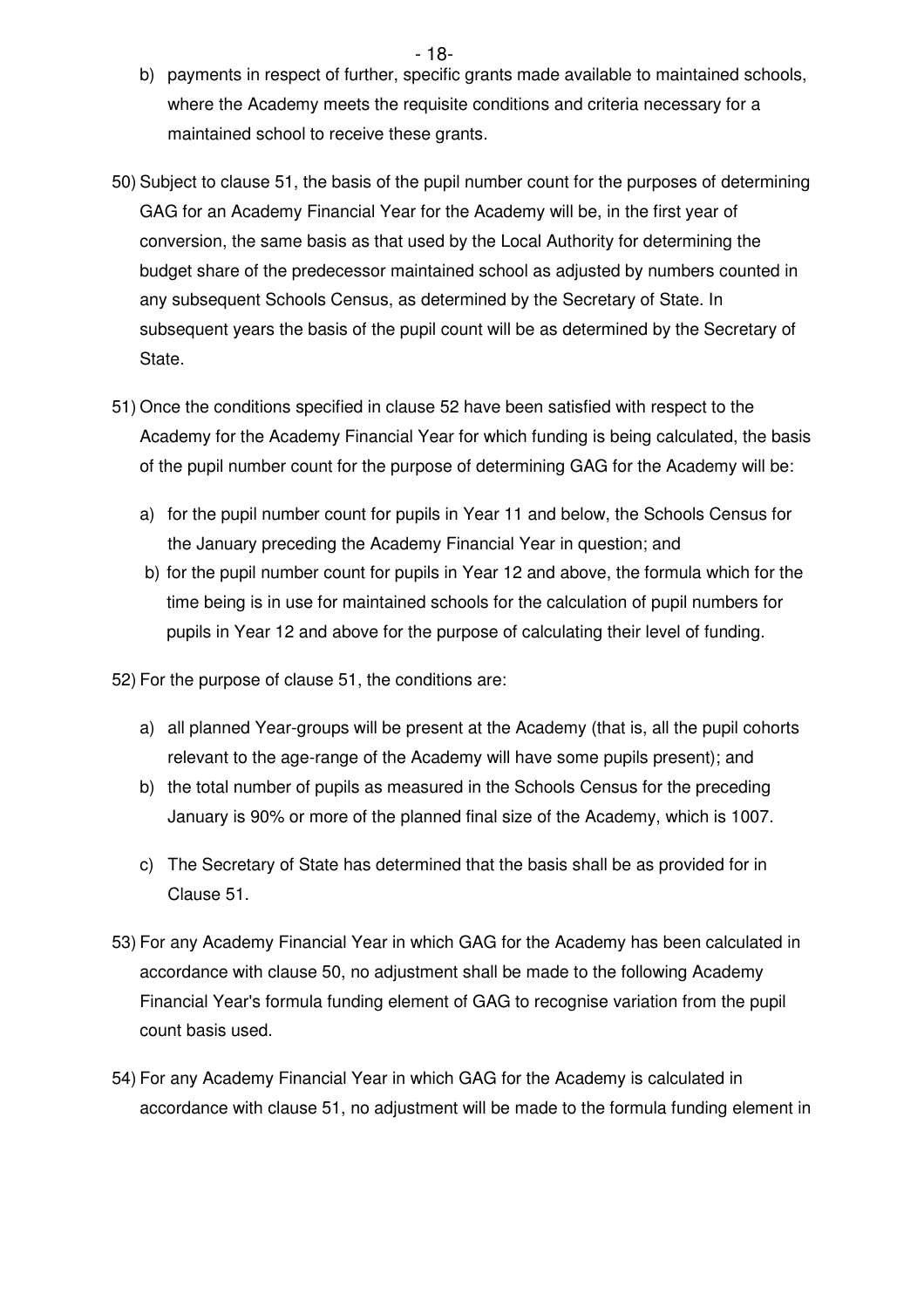the following Academy Financial Year's formula funding element of GAG unless the Academy Trust demonstrates to the satisfaction of the Secretary of State that there has been a significant impact on costs, such as an extra class. For any other element of GAG the Secretary of State may make adjustments to recognise a variation in pupil numbers from that used to calculate the element of grant in question; the basis of these will be set out in the annual letter of funding.

55) The Secretary of State recognises that:

- a) Where the Academy opens with an intake representing only a proportion of the final planned size of the Academy, payments based simply upon the number of pupils present are unlikely to be sufficient to meet the Academy's needs in the Academy Financial Years before all age groups are present at their planned size (the "Start-up Period") because of a lack of economies of scale. The Secretary of State may pay an appropriately larger GAG in the Start-up Period than would be justified solely on the basis of the methods set out in clauses 48-54, in order to enable the Academy to operate effectively;<sup>2</sup>
- b) Where the Academy opens with pupils transferred from one or more maintained schools which have closed, additional GAG resources may be required to take account of transitional costs including any costs associated with supporting the integration of pupils from the closed schools and, where necessary, to offer a dual curriculum. If the Secretary of State has indicated that such additional GAG will be payable, the Academy Trust will make a bid for this addition to GAG based upon need and providing appropriate supporting evidence.
- 56) During the Start-up Period or during the period when year groups are present who have transferred from a predecessor school or schools, the Secretary of State will pay a further element of GAG additional to that calculated in accordance with the methods set out in clauses 48-54 to allow the Academy to:
	- a) purchase a basic stock of teaching and learning materials (including library books, text books, software, stationery, science equipment and equipment for physical education) and other consumable materials;
	- b) meet the costs associated with the recruitment and induction of additional teaching and other staff.

 $\overline{\phantom{a}}$ <sup>2</sup> Note that a larger GAG for the Start-Up Period is not applicable to schools applying to convert further to the Academies Act 2010.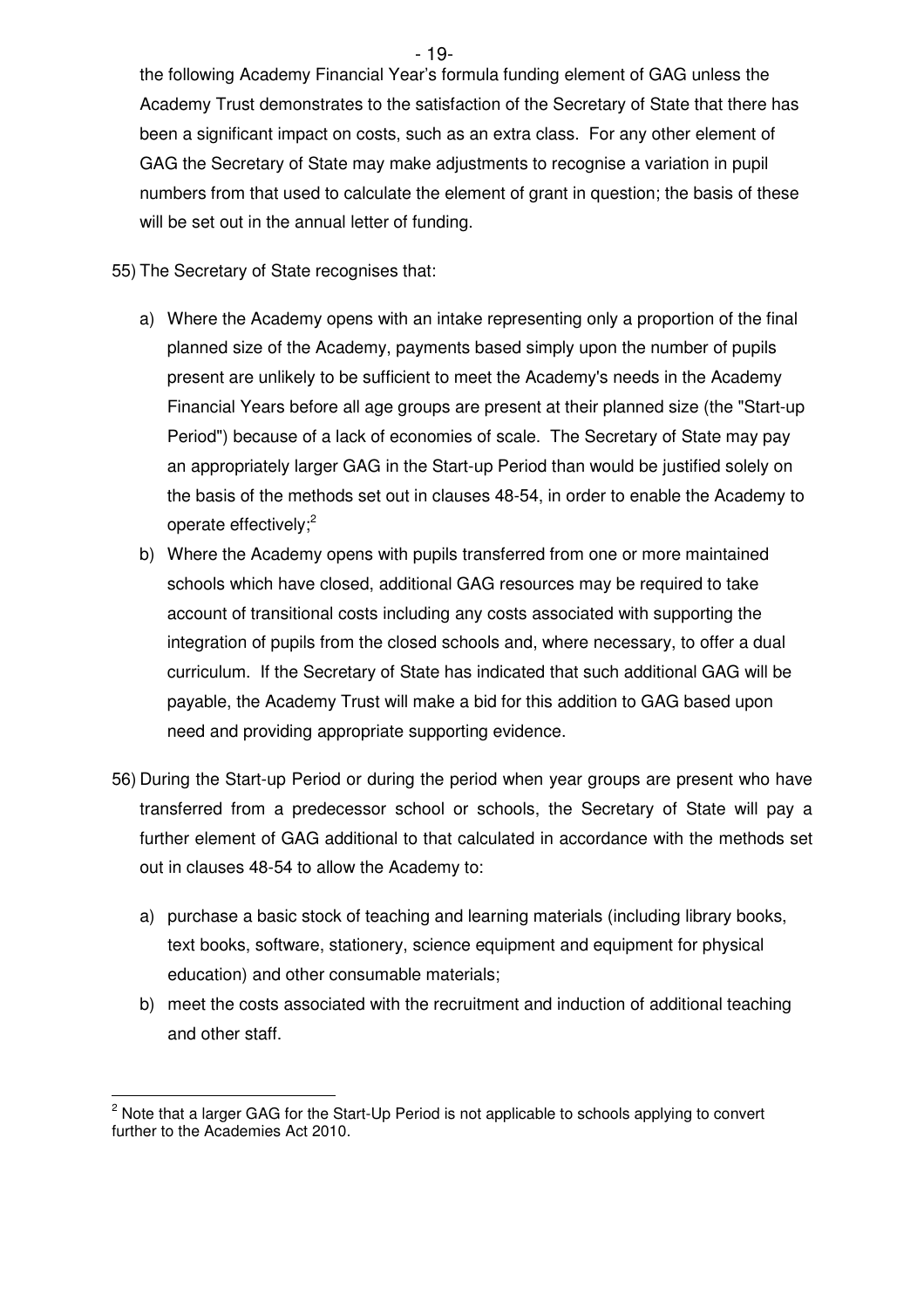$-$  20-

After the Start-up Period these costs will be met through the ordinary GAG.

- 57) The Secretary of State recognises that if he serves notice of intention to terminate this Agreement, the intake of new pupils during the notice period is likely to decline and that in such circumstances payments based simply upon the number of pupils attending the Academy are unlikely to be sufficient to meet the Academy's needs during the notice period. The Secretary of State undertakes to pay a reasonable and appropriately larger GAG with respect to the Academy in the notice period than would be justified solely on the basis of the methods set out in clauses 48-54, in order to enable the Academy to operate effectively.
- 58) The Secretary of State also recognises that if this Agreement is terminated for any reason by either party the number of pupils at the Academy is likely to decline. In these circumstances both parties undertake to attempt to resolve issues arising from such termination in good faith and with the aim of protecting the interests and the education of the pupils at the Academy.
- 59) GAG paid by the Secretary of State shall only be spent by the Academy Trust towards the normal running costs of the Academy.

#### **Earmarked Annual Grant**

- 60) Earmarked Annual Grant ("EAG") shall be paid by the Secretary of State to the Academy Trust in respect of either recurrent or Capital Expenditure for such specific purposes as may from time to time be agreed between the Secretary of State and the Academy Trust and as described in the relevant funding letter. The Academy Trust shall only spend EAG in accordance with the scope, terms and conditions of the grant set out in the relevant funding letter.
- 61) Where the Academy Trust is seeking a specific EAG in relation to any Academy Financial Year, it shall submit a letter outlining its proposals and the reasons for its request to Academies Division, Department for Education, Sanctuary Buildings, Great Smith Street, London SW1P 3BT.

#### **Arrangements for Payment of GAG and EAG**

62) The Secretary of State shall notify the Academy Trust at a date preceding the start of each Academy Financial Year of the GAG and EAG figures in respect of the Academy which, subject to Parliamentary approval, the Secretary of State plans for that Academy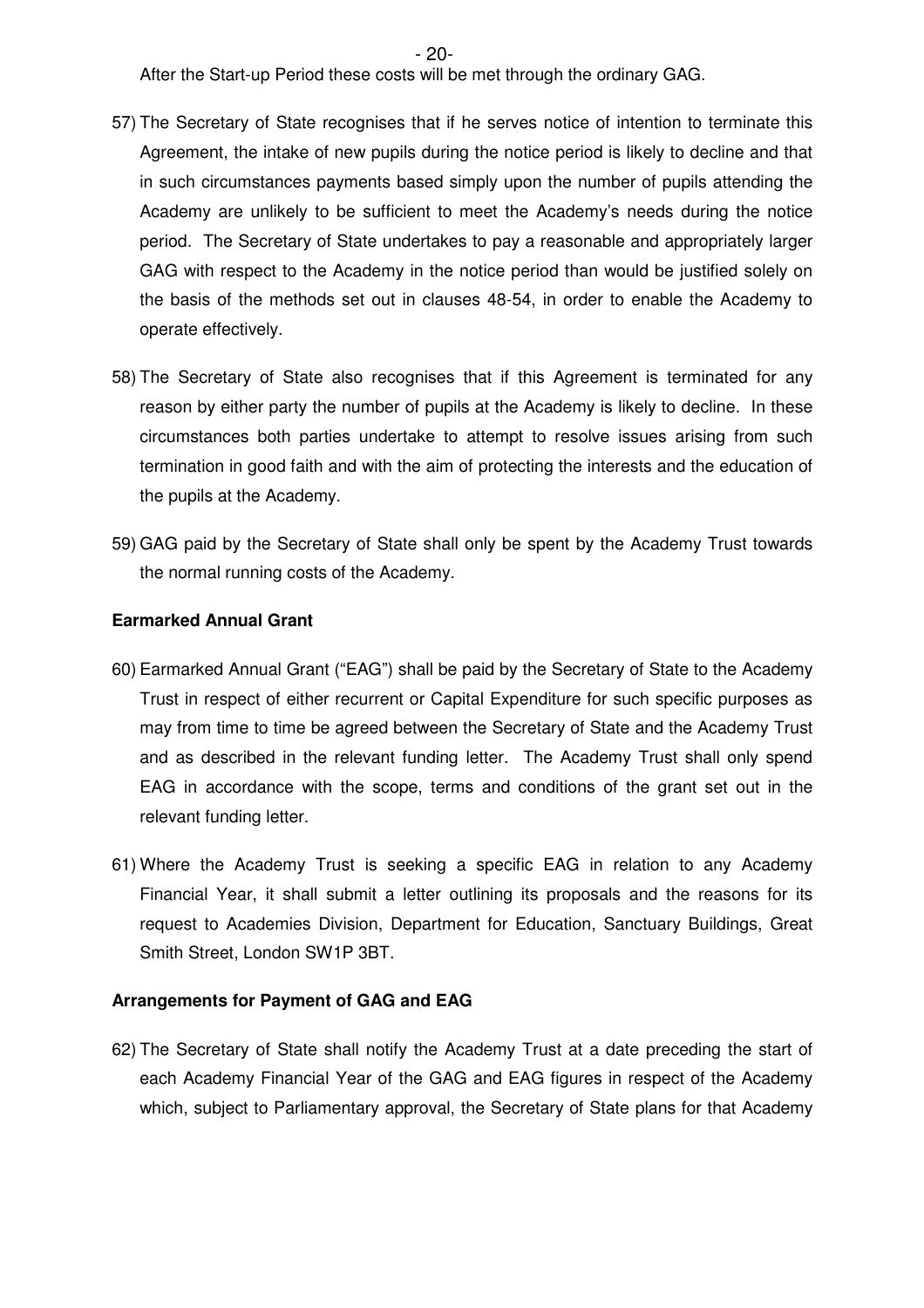$- 21$ -

Financial Year and of the assumptions and figures on which these are based.

63) If GAG or EAG is calculated incorrectly due to a mistake of the Secretary of State then:

- a) if this leads to an underpayment of GAG, the Secretary of State will correct the underpayment in subsequent Academy Financial Years;
- b) if this leads to an overpayment of GAG, the Secretary of State reserves the right to recover any overpaid grant in subsequent Academy Financial Years, as appropriate, having considered all the relevant circumstances and taking into account any representations from the Academy Trust.
- 64) If GAG or EAG is calculated incorrectly because the Academy Trust provides incorrect information to the Secretary of State then;
	- a) if this leads to an underpayment of GAG, the Secretary of State may correct the underpayment in subsequent Academy Financial Years;
	- b) If this leads to an overpayment of GAG, the Secretary of State reserves the right to recover any overpaid grant in subsequent Academy Financial Years, as appropriate, having considered all the relevant circumstances and taking into account any representations from the Academy Trust.
- 65) The amounts of GAG for an Academy Financial Year will be determined annually by the Secretary of State. The amount of GAG for the Academy for the initial Academy Financial Year will be notified to the Academy Trust in a funding letter at a date preceding that year. For subsequent years the amount of GAG will be notified to the Academy Trust in a funding letter not later than 1 April preceding that Academy Financial Year (the "Annual Letter of Funding"). The Annual Letter of Funding will not include the amount that the Academy Trust will receive in respect of grants for which information to enable timely calculation is not available or is incomplete, such grants will be notified as soon as practicable later in the year. Amounts of EAG will be notified to the Academy Trust wherever possible in the Annual Letter of Funding or as soon as practicable thereafter.
- 66) For the purposes of this Agreement, an Academy Financial Year shall be deemed to run from September to August, in order to align it to the school academic year. The Secretary of State undertakes to pay GAG in monthly instalments on or before the twenty fifth day of each month, each such instalment to fund the salaries and other payroll costs for the relevant month of all monthly paid employees and all other costs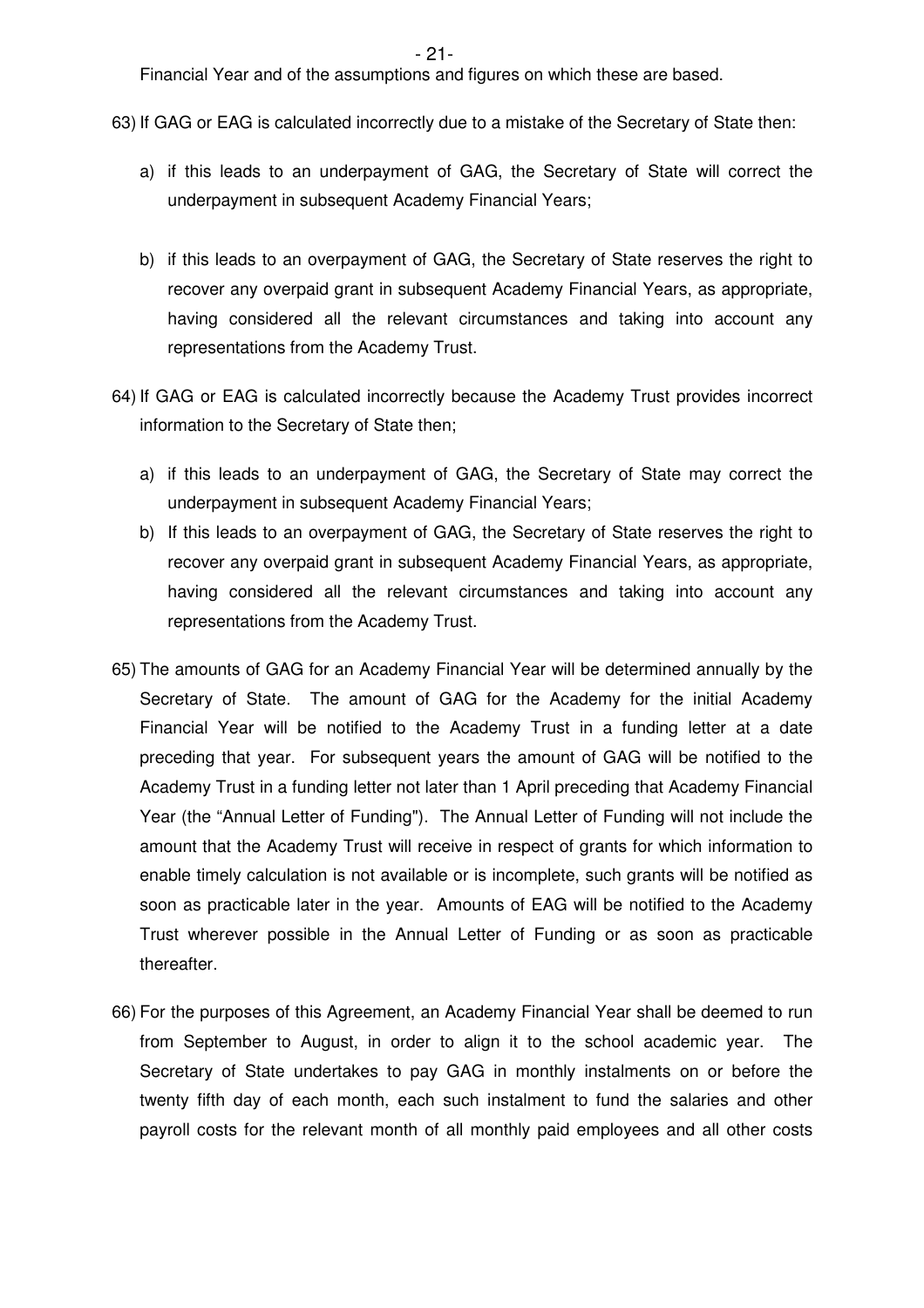$-$  22payable during the next following month. The detailed arrangements for payment will be set out in the Annual Letter of Funding.

## **Other relevant funding**

- 67) Not used.<sup>3</sup>
- 68) The Secretary of State may meet costs incurred by the Academy Trust in connection with the transfer of employees from any predecessor school under the Transfer of Undertakings (Protection of Employment) Regulations 2006. Payment of grant in respect of such costs is to be agreed between the parties on a case by case basis and the Academy Trust shall not budget on the basis that it will receive any grant in respect of such costs unless it is specifically notified that such grant will be paid.
- 69) The Academy Trust may also receive funding from an LA in respect of the provision detailed in statements of SEN for pupils attending an Academy in accordance with the provisions of Section 483A of the Education Act 1996 and regulations made under that section. The Academy Trust shall ensure that all provision detailed in statements of SEN is provided for such pupils.
- 70) The Academy Trust may also receive grant funding for the Academy from the LA's Standards Fund. The extent of any grant funding received by the Academy Trust from the Local Authority may be equivalent to that which a Local Authority would pay to a maintained school using grant monies paid to it by the Secretary of State. Grants paid to the Academy Trust from the Standards Fund are not paid under this Agreement.

## **Financial and Accounting Requirements**

71) The Academy Trust shall appoint an Accounting Officer and shall notify the Secretary of State of that appointment.

72) In relation to the use of grant paid to the Academy Trust by the Secretary of State, the

<sup>&</sup>lt;u>meconverter</u><br>
<sup>3</sup> For "converter" Academies, include words "Not used".

If the project is a Sponsored Academy then insert, in place of "Not used", the following provision: "The Secretary of State shall meet a proportion of the Academy Trust's costs arising from the inclusion of Academies in the Schedules to the Redundancy Payments (Continuity of Employment in Local Government) (Modification) Order 1999. The Secretary of State shall meet the costs of the employees' prior eligible service, being service prior to the opening of the Academy, and the Academy Trust will meet the costs of service after the opening of the Academy. The Academy Trust shall seek the Secretary of State's consent for these redundancies, such consent not to be unreasonably withheld, before committing to the redundancies."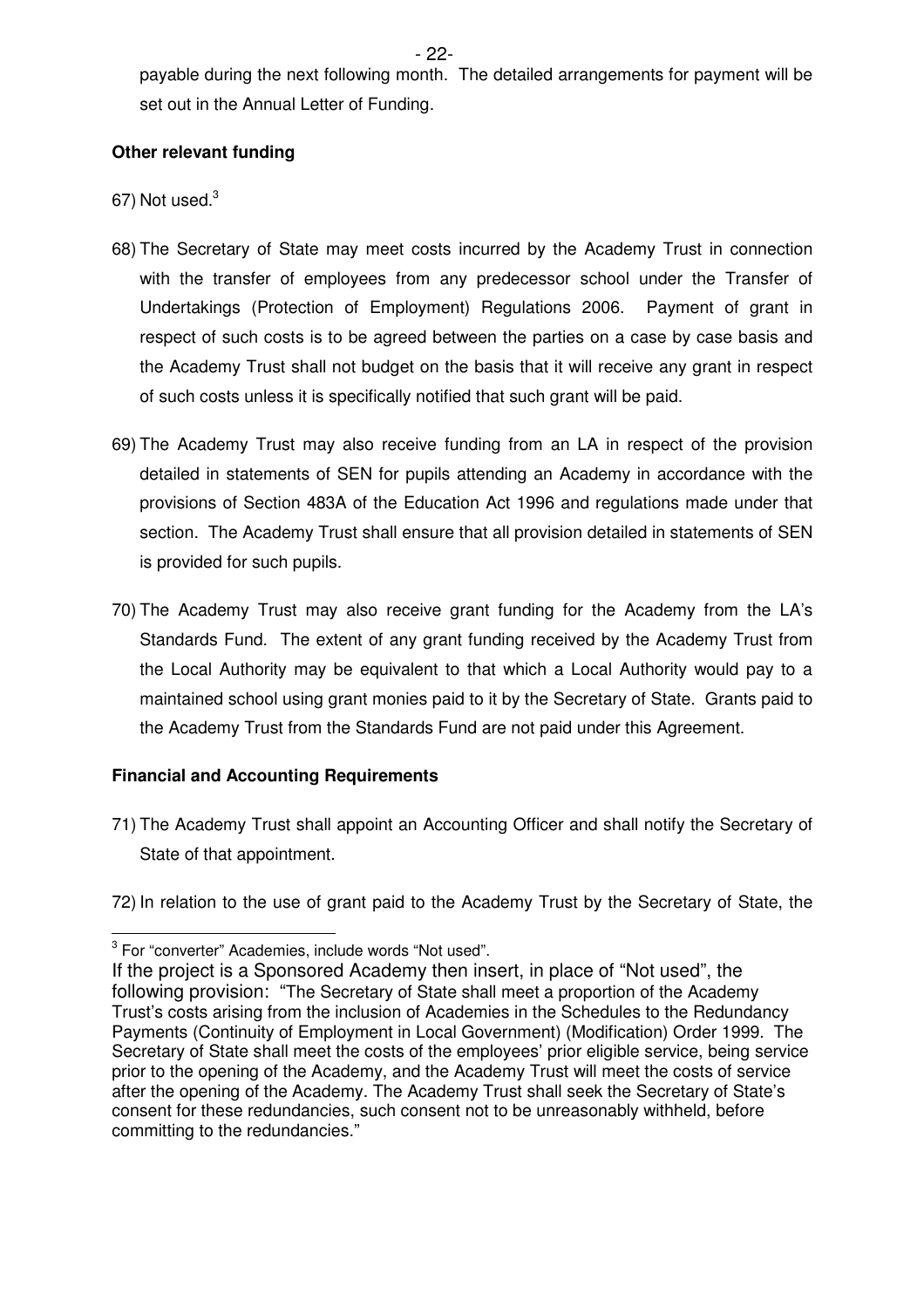Academy Trust shall abide by the requirements of and have regard to the guidance in the Academies Financial Handbook published by the DfE and amended from time to time, which sets out in detail provisions for the financial management of the Academy including guidance on financial systems and controls and accounting and reporting requirements, in so far as these are not inconsistent with any accounting and reporting requirements and guidance that it may be subject to by virtue of its being a charity.

- 73) The formal budget plan must be approved each Academy Financial Year by the Governing Body.
- 74) Any payment of grant by the Secretary of State in respect of the Academy is subject to his being satisfied as to the fulfilment by the Academy Trust of the following conditions:
	- a) in its conduct and operation it shall apply financial and other controls which conform to the requirements both of propriety and of good financial management;
	- b) arrangements have been made to maintain proper accounting records and that statements of income and expenditure and balance sheets may be produced in such form and frequency as the Secretary of State may from time to time reasonably direct;
	- c) in addition to the obligation to fulfil the statutory requirements referred to in subclause f) below, the Academy Trust shall prepare its financial statements, Directors' report, Annual Accounts and its Annual Return in accordance with the Statement of Recommended Practice as if the Academy Trust was a non-exempt Charity and/or in such form or manner as the Secretary of State may reasonably direct and shall file these with the Secretary of State and the Principal Regulator by 31 December each Academy Financial Year;
	- d) A statement of the accounting policies used should be sent to the Secretary of State with the financial statements and should carry an audit report stating that, in the opinion of the auditors, the statements show a true and fair view of the Academy Trust's affairs and that the grants were used for the purposes intended;
	- e) the Academy Trust shall ensure that its accounts are audited annually by independent auditors appointed under arrangements approved by the Secretary of State;
	- f) the Academy Trust prepares and files with the Companies Registry such annual accounts as are required by the Companies Act 2006;
	- g) the Academy Trust shall publish on its website its Annual Accounts, Annual Report, Memorandum and Articles of Association, Funding Agreement and a list of the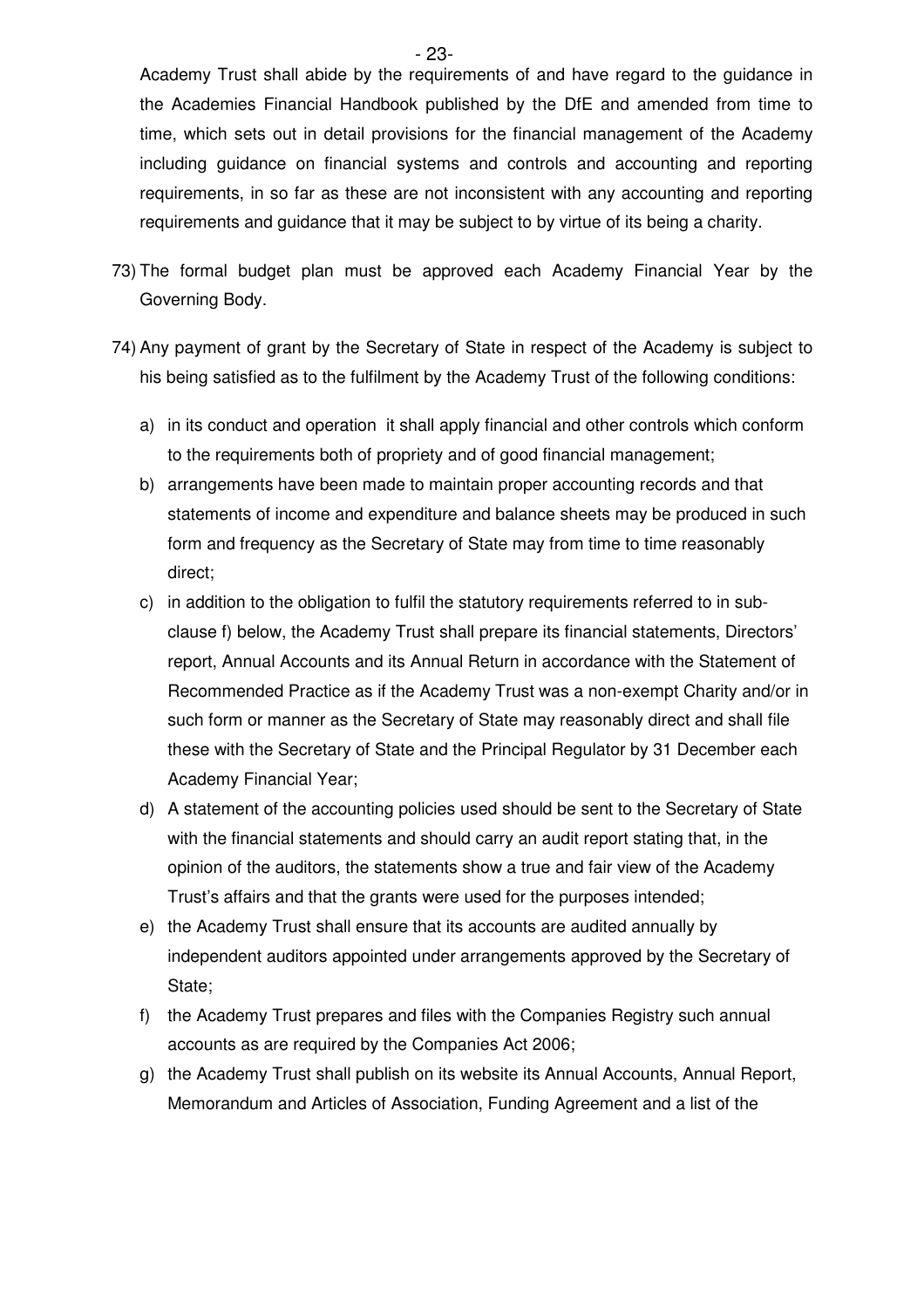- 24 names of the Governors of the Academy Trust;

- h) the Academy Trust insures or procures insurance by another person of its assets in accordance with normal commercial practice or under the terms of any subsisting leases in respect of the leasehold interest of the site upon which the Academy is situated.
- 75) In addition, and at his expense, the Secretary of State may instruct auditors to report to him on the adequacy and effectiveness of the accounting systems and internal controls maintained by the Academy Trust to standards determined by the Secretary of State and to make recommendations for improving the financial management of the Academy Trust.
- 76) The books of accounts and all relevant records, files and reports of the Academy Trust including those relating to financial controls, shall be open at all reasonable times to officials of the DfE and the National Audit Office and to contractors retained by the DfE or the National Audit Office for inspection or the carrying out of value for money studies; and the Academy Trust shall secure that those officials and contractors are given reasonable assistance with their enquiries. For the purposes of this clause 'relevant' means in any way relevant to the provision and use of grants provided by the Secretary of State under this Agreement.
- 77) The Academy Trust shall submit indicative budgets relating to the Academy to the Secretary of State by not later than 15 February before the start of each Academy Financial Year. Such budgets shall set out clearly the prospective income and expenditure of the Academy and shall differentiate, and give adequate details of:
	- a) a statement of expected income for that Academy Financial Year including cash donations and gifts in kind from sources other than GAG, EAG and grants from the Secretary of State towards capital and revenue expenditure, distinguishing between income from public funds including the national lottery and income from other sources. Income from cash donations and gifts in kind from sources other than GAG, EAG and grants from the Secretary of State towards capital expenditure will not be taken into account by the Secretary of State in the calculation of GAG;
	- b) a statement of proposed recurrent expenditure for that Academy Financial Year;
	- c) a statement of proposed capital expenditure for that Academy Financial Year.
- 78) At the beginning of any Academy Financial Year the Academy Trust may hold unspent GAG from previous Academy Financial Years amounting to 12% of the total GAG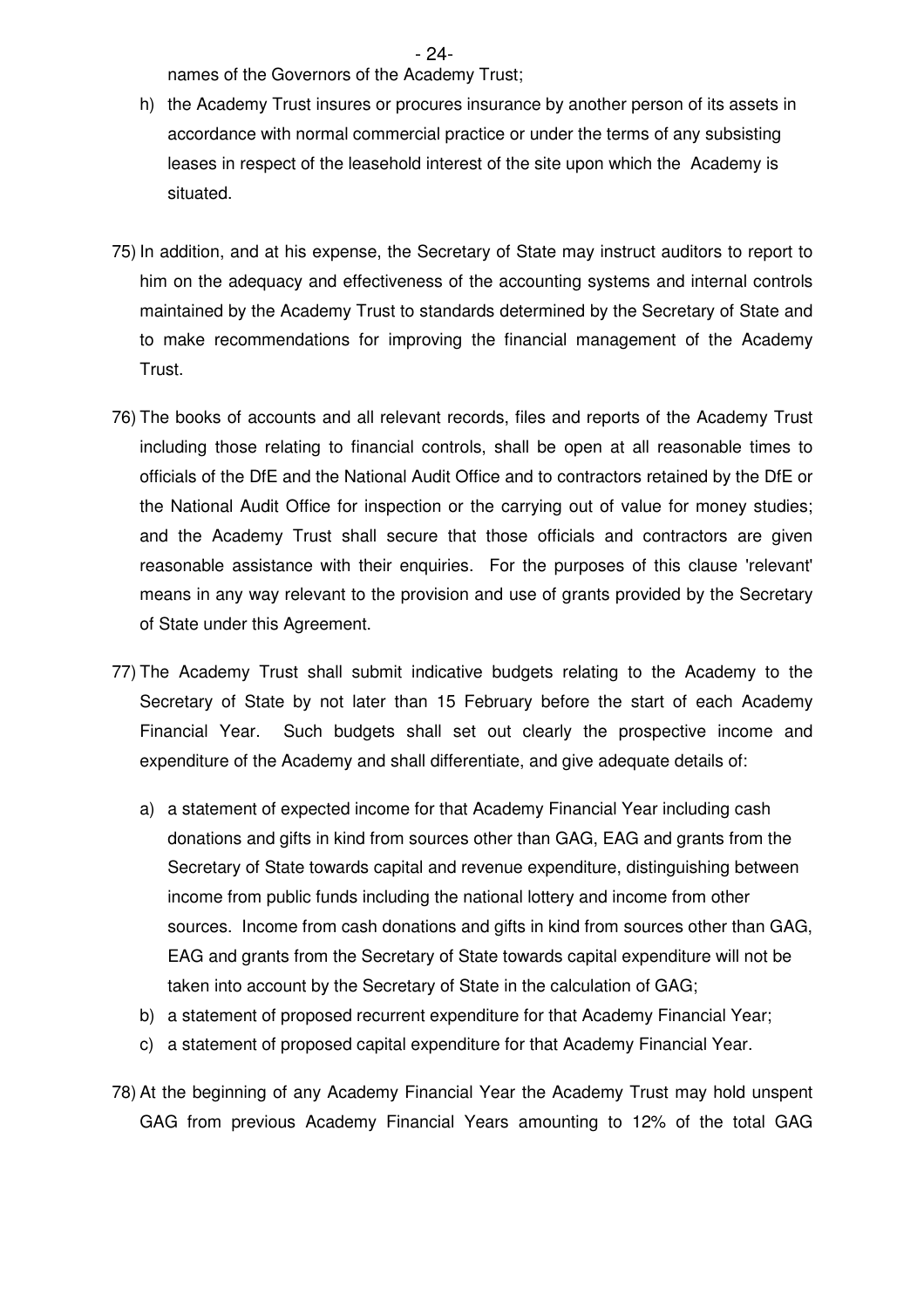$-$  25payable for the Academy in the Academy Financial Year just ended or such higher amount as may from time to time be agreed. This carried forward amount may be used as follows:

- a) equivalent to 2% of the total GAG payable in the Academy Financial Year just ended may be used by the Academy Trust for any of the purposes for which GAG is paid;
- b) equivalent to 12% of the total GAG payable in the Academy Financial Year just ended, or such higher figure as may from time to time be agreed, minus any amount used under sub-clause (a) above, may be used on the upkeep and improvement of premises, including the costs of equipment and routine repairs and maintenance of the Academy, and on capital expenditure relating to the Academy.
- 79) Notwithstanding clause 78, any additional grant provided over and above that set out in clauses 48-54, and made in accordance with clauses 55-57 may be carried forward without limitation or deduction until the Start-up Period or the circumstances set out in clause 57 come to an end.
- 80) Any savings of GAG not allowed to be carried forward under clauses 78-79 will be taken into account in the payment of subsequent grant.
- 81) The Academy Trust may also accumulate funds from private sources or public sources other than grants from the Secretary of State for application to the benefit of the Academy as it sees fit. Any surplus arising from private sources or public sources other than grants from the Secretary of State shall be separately identified in the Academy Trust's balance sheet.
- 82) The Academy Trust shall not, in relation to assets or property funded (whether in whole or in part) by the Secretary of State, without the prior written consent of the Secretary of State which shall not be unreasonably withheld or delayed:
	- a) except such as are given in normal contractual relations, give any guarantees, indemnities or letters of comfort;
	- b) write off any debts or liabilities owed to it above a value to be set out in the annual letter of funding, nor offer to make any ex gratia payments;
	- c) make any sale or purchase of freehold property; or
	- d) grant or take up any leasehold or tenancy agreement for a term exceeding three years.
- 82A) Grants paid by the Secretary of State shall only be used by the Academy Trust for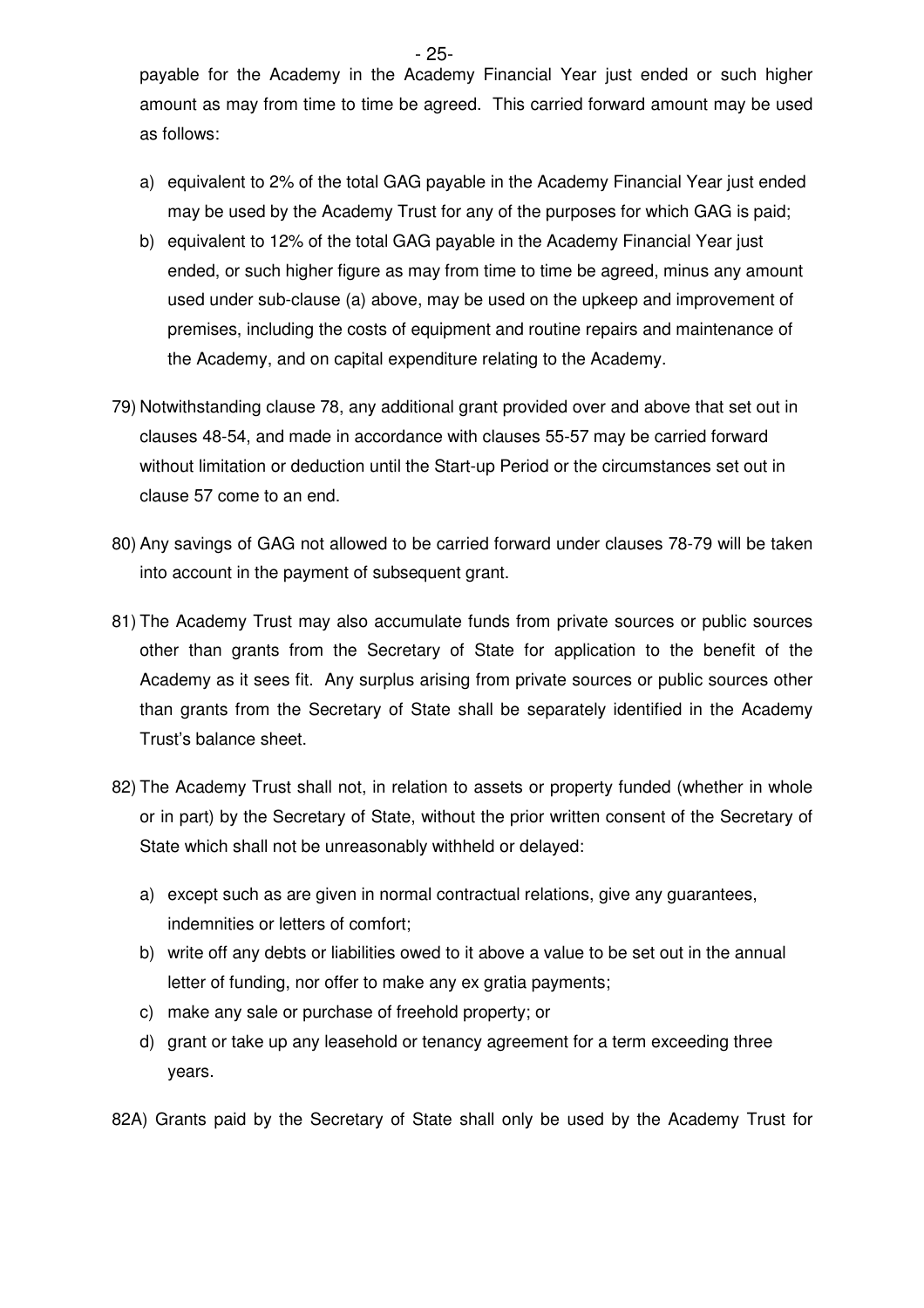purposes listed in Article 4(a) of the Articles. Such funds shall not be used by the Academy Trust for purposes listed in Article 4(b) of the Articles without the prior written consent of the Secretary of State except where the use of such funds for a charitable purpose set out in Article 4(b) is merely incidental to their use for the purposes set out in Article 4(a) of the Articles.

- 83) The Academy Trust shall provide 30 days notice to the Secretary of State, whether or not the circumstances require the Secretary of State's approval, of its intention to:
	- a) give any guarantees, indemnities or letters of comfort;
	- b) write off any debts owed to it or offer to make any ex gratia payments;
	- c) make any sale or purchase of freehold property; or
	- d) grant or take up any leasehold or tenancy agreement for a term exceeding three years.
- 84) Each discovered loss of an amount exceeding the amount set out in the annual letter of funding, and arising from suspected theft or fraud, shall be reported by the Academy Trust to the Secretary of State at the earliest opportunity.
- 85) It is the responsibility of the Academy Trust to ensure that the Academy balances its budget from Academy Financial Year to Academy Financial Year. For the avoidance of doubt, this does not prevent the Academy Trust from:
	- a) carrying a surplus from one Academy Financial Year to the next; or
	- b) carrying forward from a previous Academy Financial Year or Academy Financial Years a sufficient surplus or sufficient cumulative surpluses on grants from the Secretary of State to meet an in-year deficit on such grants in a subsequent financial year; or
	- c) incurring an in-year deficit on funds from sources other than grants from the Secretary of State in any Academy Financial Year, provided it does not affect the Academy Trust's responsibility to ensure that the Academy balances its overall budget from Academy Financial Year to Academy Financial Year.

#### **Borrowing Powers**

86) The Academy Trust shall not borrow against or so as to put at risk property or assets funded (whether in whole or in part) by the Secretary of State without specific approval of the Secretary of State, such approval may only be granted in limited circumstances. The Academy Trust shall not operate an overdraft except to cover irregularities in cash flow.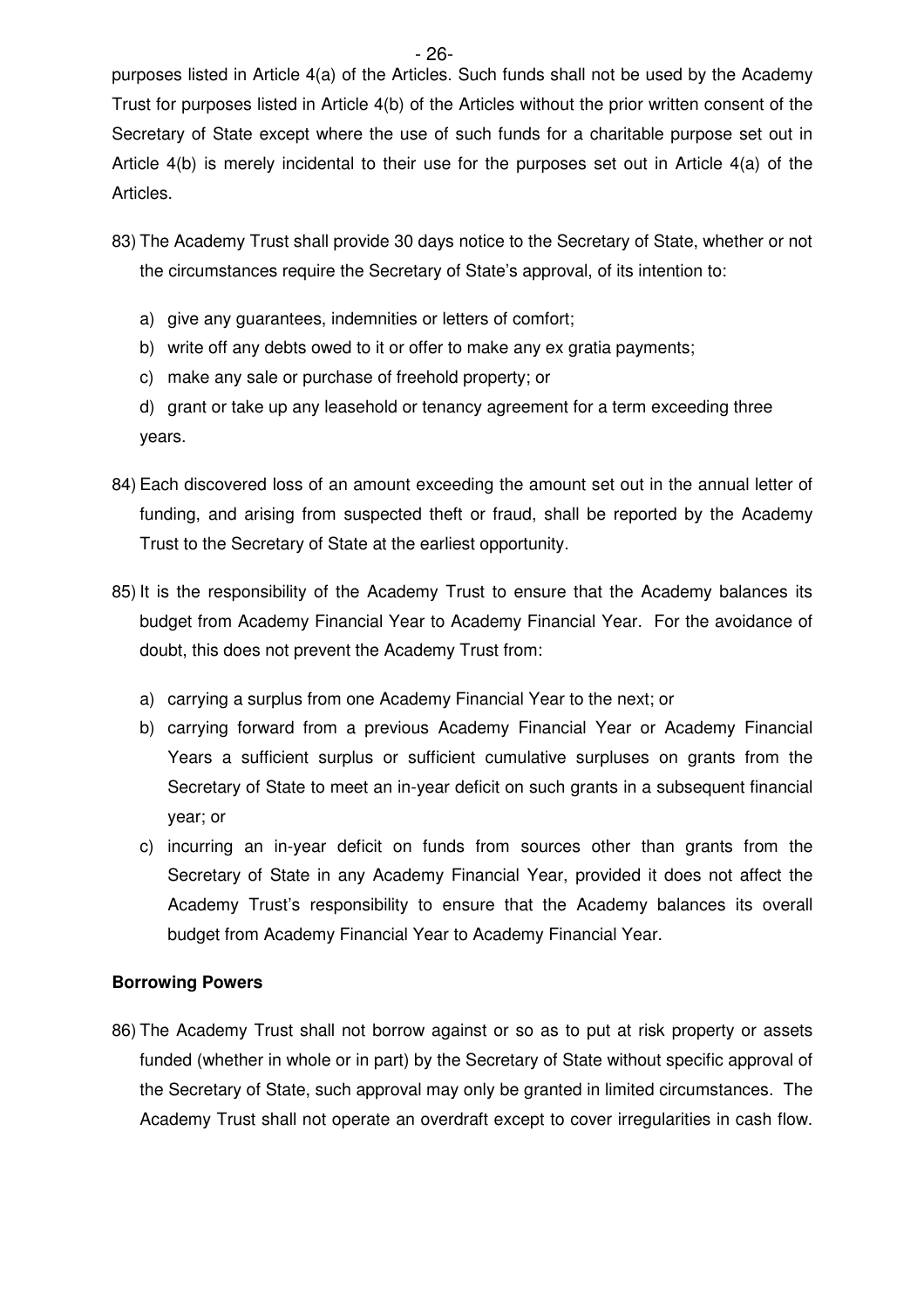$- 27-$ Such an overdraft, and the maximum amount to be borrowed, shall require approval by the Academy Trust in General Meeting and in writing by the Secretary of State, and shall be subject to any conditions which the Secretary of State may reasonably impose.

87) The Academy Trust shall provide 30 days notice to the Secretary of State of its intention to borrow, whether or not such borrowing requires the Secretary of State's approval under clause 86 above.

#### **Disposal of Assets**

- 88) Where the Academy Trust acquires assets for a nil consideration or at an under value it shall be treated for the purpose of this Agreement as having incurred expenditure equal to the market value of those assets at the time that they were acquired. This provision shall not apply to assets transferred to the Academy Trust at nil or nominal consideration and which were previously used for the purposes of an Academy and/or were transferred from an LA, the value of which assets shall be disregarded.
- 89) The sale or disposal by other means, or reinvestment of proceeds from the disposal, of a capital asset by the Academy Trust shall require the consent of the Secretary of State, such consent not to be unreasonably withheld or delayed, where:
	- a) the Secretary of State paid capital grant in excess of £20,000 for the asset; or
	- b) the asset was transferred to the Academy Trust from an LA for no or nominal consideration.
- 90) Furthermore, reinvestment of a percentage of the proceeds of disposal of a capital asset paid for with a capital grant from the Secretary of State shall require the Secretary of State's consent in the circumstances set out above and reinvestment exceeding £1,000,000 or with other special features will be subject to Parliamentary approval. The percentage of the proceeds for which consent is needed is the percentage of the initial price of the asset which was paid by capital grant from the Secretary of State.
- 91) This clause applies in the event, during the lifetime of this Agreement, of the disposal of a capital asset for which capital grant of any amount was paid by the Secretary of State, where the asset was acquired by the Academy Trust. In this event, the Academy Trust shall repay to the Secretary of State the same proportion of the proceeds of the disposal as equates with the proportion of the original cost met by the Secretary of State, unless the Secretary of State agrees to some or all of the proceeds being retained by the Academy Trust for its charitable purposes.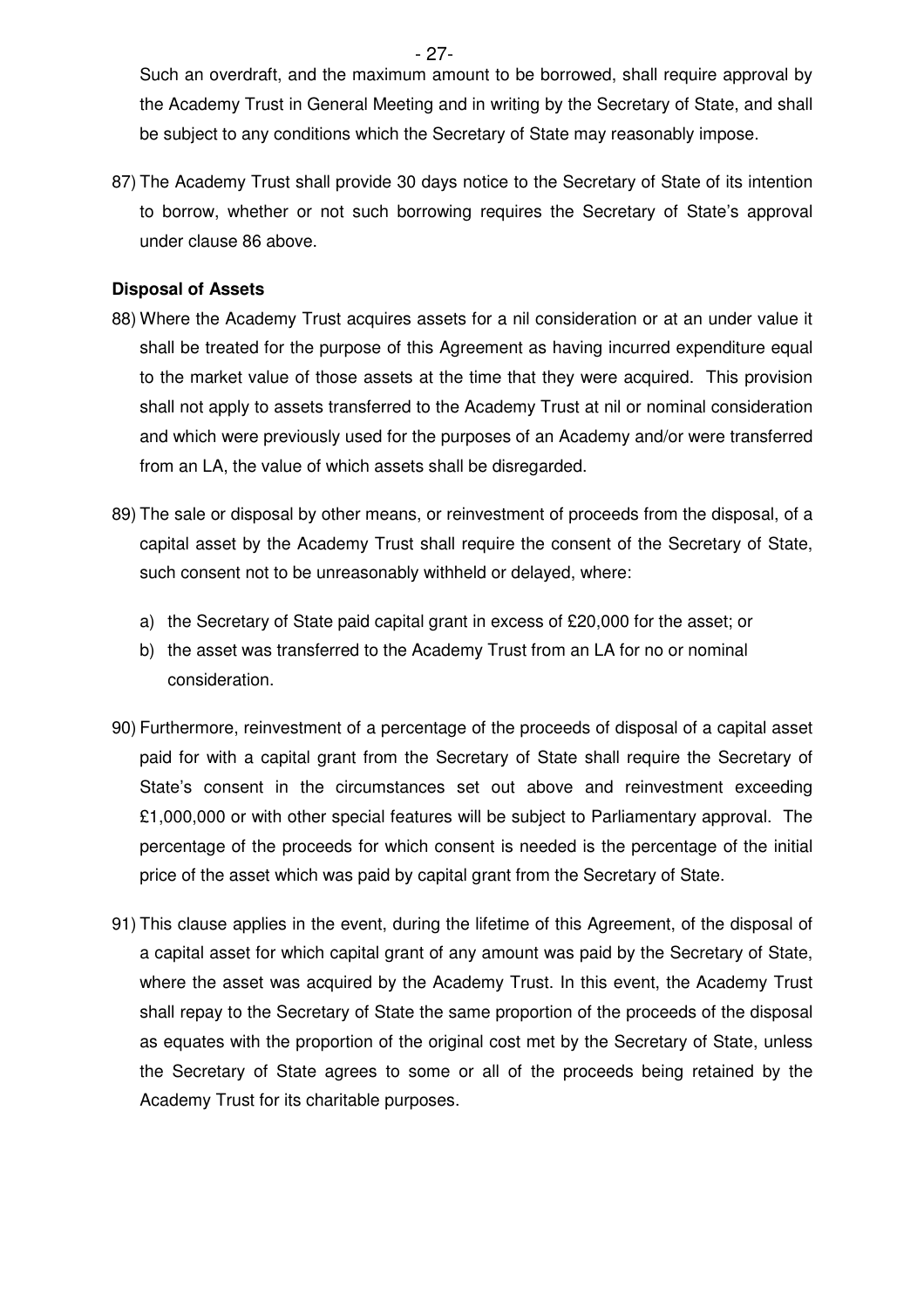- 92) This clause applies in the event, during the lifetime of this Agreement, that the Secretary of State consents to the disposal of an asset which was transferred to the Academy Trust from an LA for no or nominal consideration. In this event the Secretary of State may give consent on the basis that all or part of the proceeds of the disposal should be made over to the LA from which the asset was transferred, taking into account the amount of the proceeds to be reinvested by the Academy Trust. The Secretary of State will have regard to any representations from the Academy Trust and the LA from which the asset was transferred before giving consent under this clause.
- 93) Except with the consent of the Secretary of State, the Academy Trust shall not dispose of assets funded (whether in whole or in part) by the Secretary of State for a consideration less than the best price that can reasonably be obtained, such consent not to be unreasonably withheld or delayed.
- 94) The Academy Trust shall provide 30 days notice to the Secretary of State of its intention to dispose of assets for a consideration less than the best price that can reasonably be obtained, whether or not such disposal requires the Secretary of State's consent under clause 93 above.

#### **TERMINATION**

- 95) Either party may give not less than seven Academy Financial Years' written notice to terminate this Agreement, such notice to expire on 31 August 2018 or any subsequent anniversary of that date.
- 96) If the Secretary of State is of the opinion that the Academy no longer has the characteristics set out in clause 10 of this Agreement or that the conditions and requirements set out in clauses 12-33 of this Agreement are not being met, or that the Academy Trust is otherwise in material breach of the provisions of this Agreement, the Secretary of State may give notice of his provisional intention to terminate this Agreement.
- 97) Any such notice shall be in writing and shall:
	- a) state the grounds on which the Secretary of State considers the Academy no longer has the characteristics set out in clause 10 of this Agreement or is not meeting the conditions and requirements of clauses 12-33 of this Agreement or the Academy Trust is otherwise in material breach of the provisions of this Agreement;
	- b) specify the measures needed to remedy the situation or breach;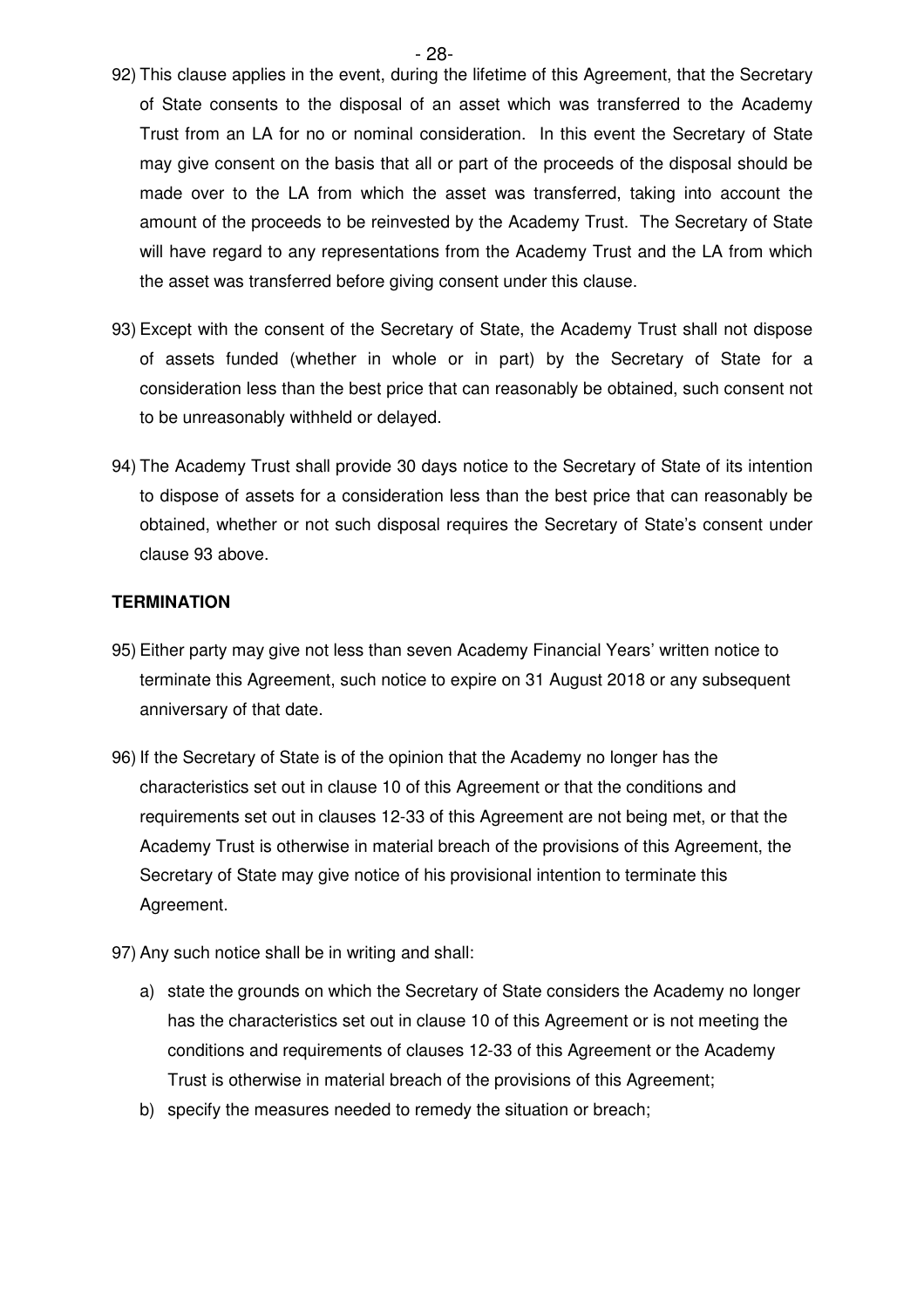- $-$  29
	- c) specify a reasonable date by which these measures are to be implemented; and
	- d) state the form in which the Academy Trust is to provide its response and a reasonable date by which it must be provided.
- 98) If no response is received by the date specified in accordance with clause 97(d), the Secretary of State may give the Academy Trust 12 months, or such lesser period as he considers appropriate in the circumstances, written notice to terminate this Agreement.
- 99) If a response is received by the date specified in accordance with clause 97(d) the Secretary of State shall consider it, and any representations made by the Academy Trust, and shall, within three months of its receipt, indicate that:
	- a) he is content with the response and/or that the measures which he specified are being implemented; or
	- b) he is content, subject to any further measures he reasonably specifies being implemented by a specified date or any evidence he requires that implementation of such measures have been successfully completed; or
	- c) he is not satisfied, that he does not believe that he can be reasonably satisfied, and that he will proceed to terminate this Agreement.
- 100) In the circumstances of clause 99(c) the Secretary of State shall notify the Academy Trust why he believes that he cannot be reasonably satisfied and, if so requested by the Academy Trust within thirty days from such notification, he shall meet a deputation including representatives from Governing Body to discuss his concerns. If following such meeting he has good reasons for remaining satisfied that the Academy does not and will not have the characteristics set out in clause 10 of this Agreement or does not and will not meet the conditions and requirements set out in clauses 12-33 of this Agreement or the Academy Trust is in material breach of the provisions of this Agreement and such breach will not be remedied to his reasonable satisfaction, he shall give the Academy Trust twelve months written notice to terminate this Agreement.
- 101) If the Secretary of State has cause to serve a notice on the Academy Trust under section 165 of the Education Act 2002 and a determination (from which all rights of appeal have been exhausted) has been made that the Academy shall be struck off the Register of Independent Schools, the period of twelve months notice referred to in clause 100 may be shortened to a period deemed appropriate by the Secretary of State.
- 102) A "Special Measures Termination Event Occurs" when: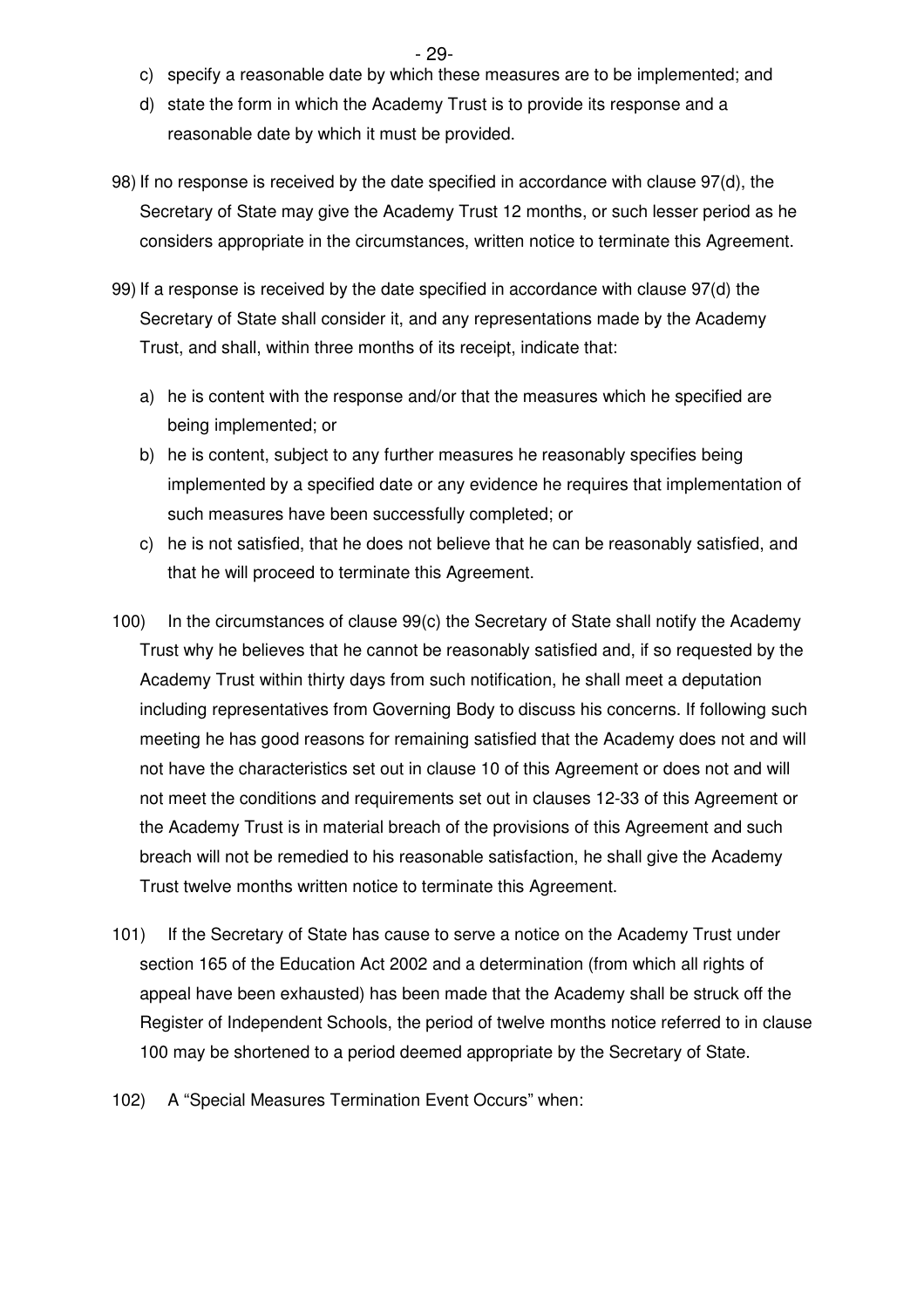$-$  30-

- a) the Chief Inspector gives a notice to the Academy Trust in accordance with section 13(3) of the Education Act 2005 (the "Special Measures Notice") stating that in his opinion special measures are required to be taken in relation to the Academy; and
- b) the Chief Inspector carries out a subsequent inspection of the Academy in accordance with the Education Act 2005 and makes a report in accordance with the Education Act 2005 stating that the Academy has made inadequate progress since the date of the Special Measures Notice; and
- c) the Secretary of State shall have requested the Academy Trust to deliver within 10 Business Days a written statement (a "Further Action Statement") of the action the Academy Trust proposes to take, and the period within which it proposes to take such action, or, if it does not propose to take any action, the reasons for not doing so; and
- d) the Secretary of State, having considered the Further Action Statement, is not satisfied that any action proposed to be taken by the Academy Trust is sufficient in all the circumstances, or, if no Further Action Statement shall have been given to the Secretary of State within the requested timeframe or otherwise.
- 103) If a Special Measures Termination Event occurs, the Secretary of State may:
	- a) by notice in writing to the Academy Trust terminate this Agreement forthwith; or
	- b) appoint such Further Governors to the Academy Trust as he thinks fit in accordance with the Articles and/or may provide up to 12 months' notice in writing to terminate this Agreement.
- 104) In the event that the Secretary of State appoints Further Governors in accordance with clause 103(b), the Academy Trust must, upon the request of the Secretary of State, procure the resignation of the Governors appointed in accordance with the Article 50 of the Articles of Association.
- 105) The Secretary of State may at any time by notice in writing terminate this Agreement forthwith on the occurrence of any of the following events:
	- a) the Academy Trust calls a meeting of its creditors (whether formal or informal) or enters into any composition or arrangement (whether formal or informal) with its creditors; or
	- b) the Academy Trust proposes a voluntary arrangement within Section 1 of the Insolvency Act 1986; or
	- c) the Academy Trust is unable to pay its debts within the meaning of Section 123 of the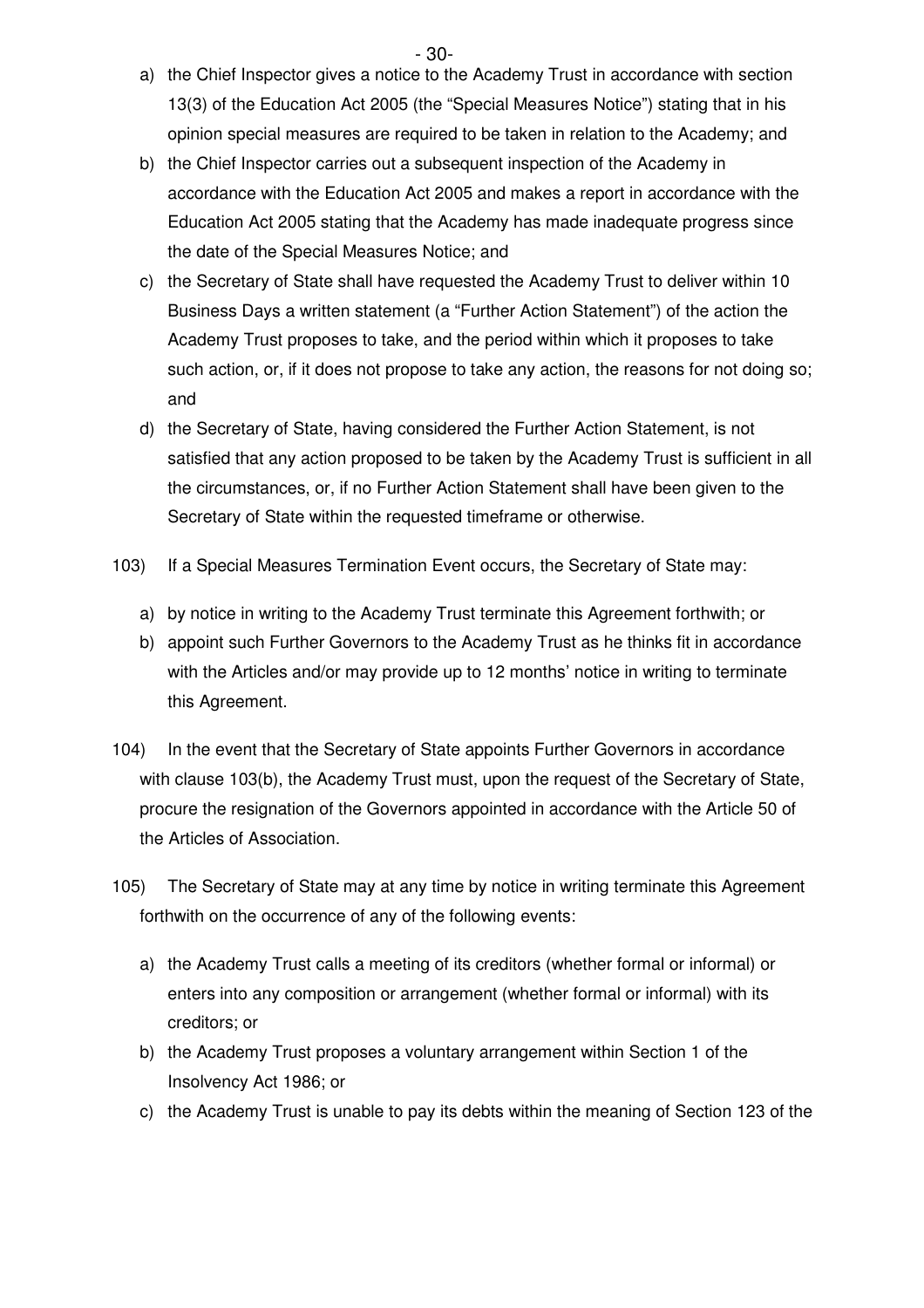$-$  31-Insolvency Act 1986 provided that, for the purposes of this clause, Section 123 (1)(a) of the Insolvency Act 1986 shall have effect as if the amount of £10,000 was substituted for £750. The Academy Trust shall not be deemed unable to pay its debts for the purposes of this clause if any such demand as is mentioned in the said Section is being contested in good faith by the Academy Trust; or

- d) the Academy Trust has a receiver and manager (with the exception of Receivers and Managers or Interim Managers appointed by the Charity Commission under the Charities Act 1993 or any subsequent re-enactment of that Act), administrator or administrative receiver appointed over all or any part of its undertakings, assets or income; or
- e) any distraint, execution or other process is levied or enforced on any of the Academy Trust's property and is not paid out, withdrawn or discharged within fifteen Business Days; or
- f) the Academy Trust has passed a resolution for its winding up; or
- g) an order is made for the winding up or administration of the Academy Trust.
- 106) The Academy Trust shall notify the Secretary of State as soon as possible after receiving any petition which may result in an order for the winding up or administration of the Academy Trust and shall provide an explanation to the Secretary of State of the circumstances giving rise to the service of such a petition.
- 107) If, following the exercise of the Secretary of State's powers to appoint Additional Governors or Further Governors, pursuant to the Articles of Association the Members pass an ordinary or special resolution to remove one or more of those Additional or Further Governors appointed by the Secretary of State, the Secretary of State may give the Academy Trust 12 months, or such lesser period as he considers appropriate in the circumstances, written notice to terminate this Agreement.
- 108) The Secretary of State's right to terminate this Agreement under clause 107 shall cease if he removes any of the Additional Governors or Further Governors which he has appointed pursuant to the Articles of Association.

#### **Effect of Termination**

109) In the event of the termination of this Agreement however occurring the Secretary of State shall procure that his nominee (if any) shall resign as a member of the Academy Trust and shall co-operate in making any associated amendments to the Articles.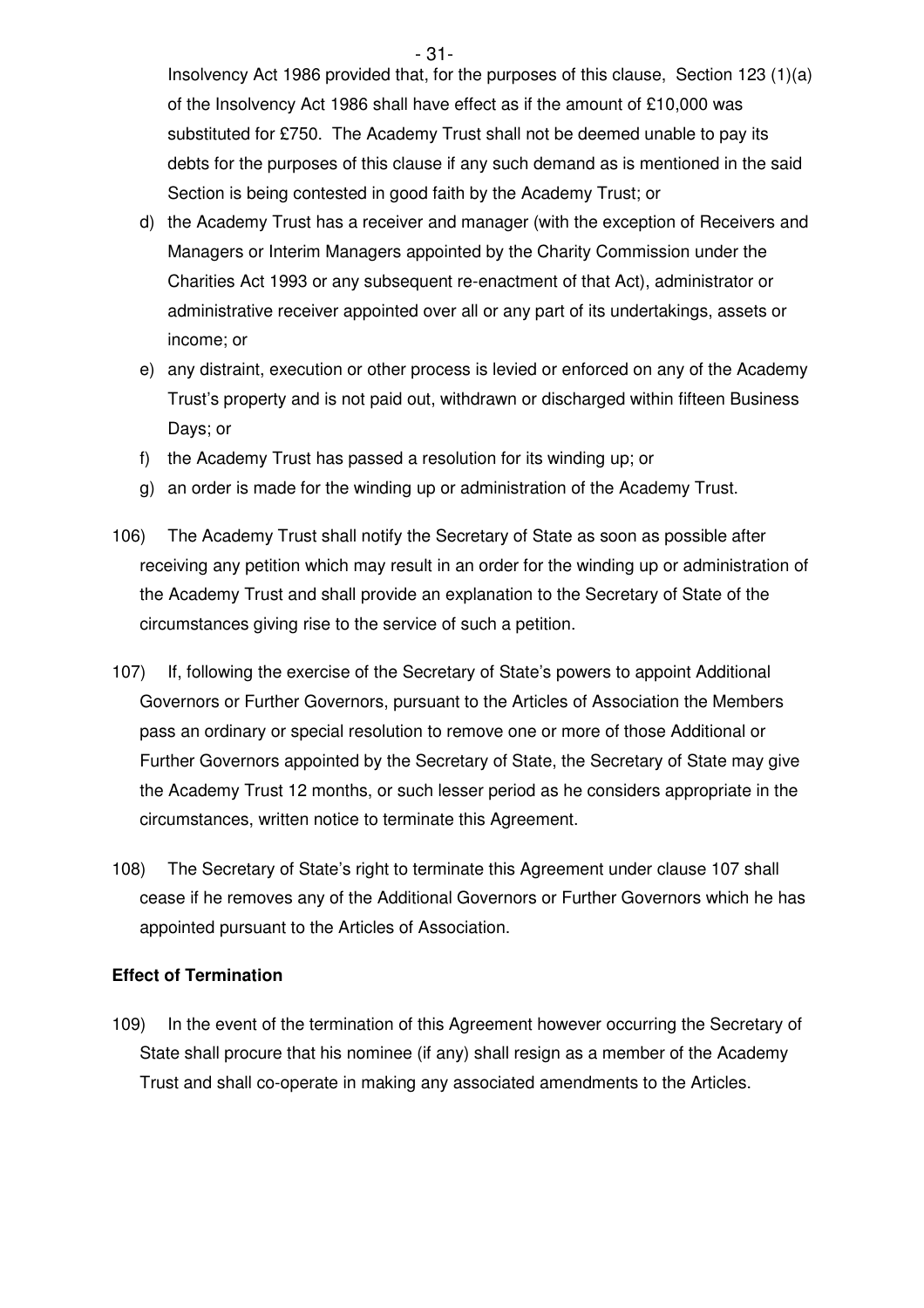$-$  32-

- 110) In the event of termination of this Agreement however occurring, the school shall cease to be an Academy within the meaning of section 1 of the Academies Act 2010.
- 111) Subject to clause 112, if the Secretary of State terminates this Agreement for reasons other than that a Special Measures Termination Event occurs, that the Academy no longer has the characteristics set out in clause 10 of this Agreement, or is no longer meeting the conditions and requirements set out in clauses 12-33 of this Agreement or that the Academy Trust is otherwise in material breach of the provisions of this Agreement, the Secretary of State shall indemnify the Academy Trust.
- 112) The amount of any such indemnity shall be determined by the Secretary of State having regard to any representations made to him by the Academy Trust, and shall be paid at such times and in such manner as the Secretary of State may reasonably think fit.
- 113) The categories of expenditure incurred by the Academy Trust in consequence of the termination of this Agreement in respect of which the Secretary of State shall indemnify the Academy Trust include (but not by way of limitation), staff compensation and redundancy payments, compensation payments in respect of broken contracts, expenses of disposing of assets or adapting them for other purposes, legal and other professional fees, and dissolution expenses.
- 114) Subject to clause 115, on the termination of this Agreement however occurring, the Academy Trust shall in respect of any of its capital assets at the date of termination:

a) promptly transfer a proportion of the assets to a person nominated by the Secretary of State, if the Secretary of State considers that all or some of those assets need to be used for educational purposes by that nominee. The proportion of the assets to be transferred shall be the same as the proportion of the capital contribution made by the Secretary of State to the original value of those assets, whether that contribution was made on the establishment of the Academy or later; or

b) if the Secretary of State confirms that a transfer under clause  $114(a)$  is not required, promptly repay to the Secretary of State a sum equivalent to the percentage of the value of the assets at the date of termination, or, by agreement with the Secretary of State, at the date of subsequent disposal of those assets. Such percentage to be the same as the percentage of the capital contribution made by the Secretary of State to the original value of those assets, whether that contribution was made on the establishment of the Academy or later.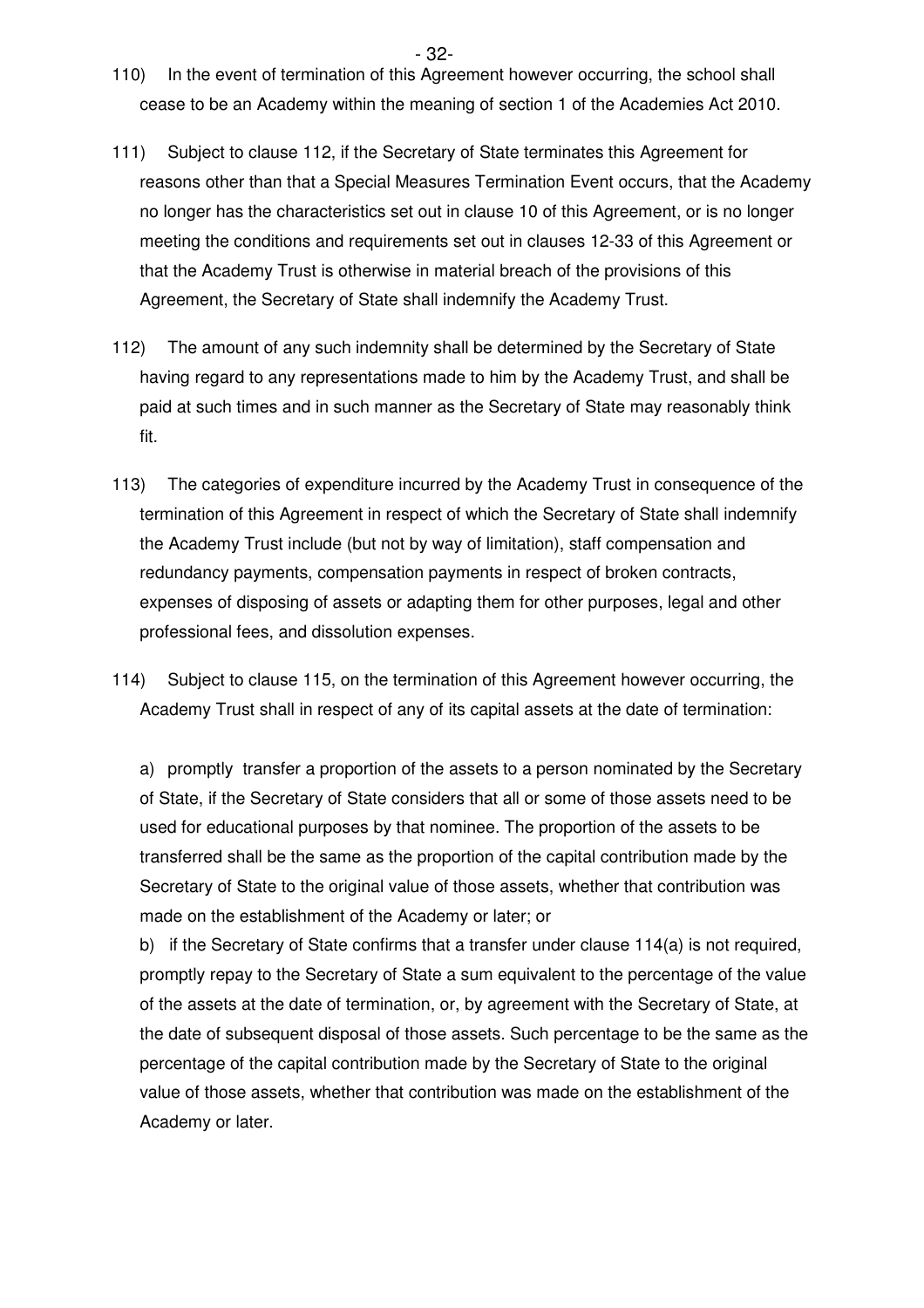$-$  33-115) The Secretary of State may waive in whole or in part the repayment due under clause 114(b) if:

a) The Academy Trust obtains his permission to invest the proceeds of sale for its charitable objects; or

- b) The Secretary of State directs all or part of the repayment to be paid to the LA.
- 116) If any land or premises of the Academy were acquired by the Academy Trust from an LA by a scheme under paragraph 1 of Schedule 1 of the Academies Act 2010 or otherwise at less than the market value of the land at the date of acquisition, and the Secretary of State does not make a scheme as provided for in paragraph 6 of Schedule 1 of the Academies Act 2010, the Academy Trust may dispose of its interest in that land or premises but only with the consent of the Secretary of State, who shall have regard to any representations from the Academy Trust and the LA from which the land was transferred before giving or withholding that consent.

#### **GENERAL**

#### **Information**

- 117) Without prejudice to any other provision of this Agreement, the Secretary of State acting reasonably may from time to time call for information on, inter alia, the Academy's:
	- a) curriculum;
	- b) arrangements for the assessment of pupils;
	- c) teaching staff including numbers, qualifications, experience, salaries, and teaching loads;
	- d) class sizes;
	- e) outreach work with other schools and the local community;
	- f) operation of the admission criteria and over subscription arrangements for the Academy including numbers of applications for places and the number and characteristics of pupils accepted for admission;
	- g) numbers of pupils excluded (including permanent and fixed term exclusions);
	- h) levels of authorised and unauthorised absence;
	- i) charging and remissions policies and the operation of those policies;
	- j) organisation, operation and building management;
	- k) financial controls; and
	- l) membership and proceedings of the Governing Body.
- 118) The Academy Trust shall make such information available to the Secretary of State,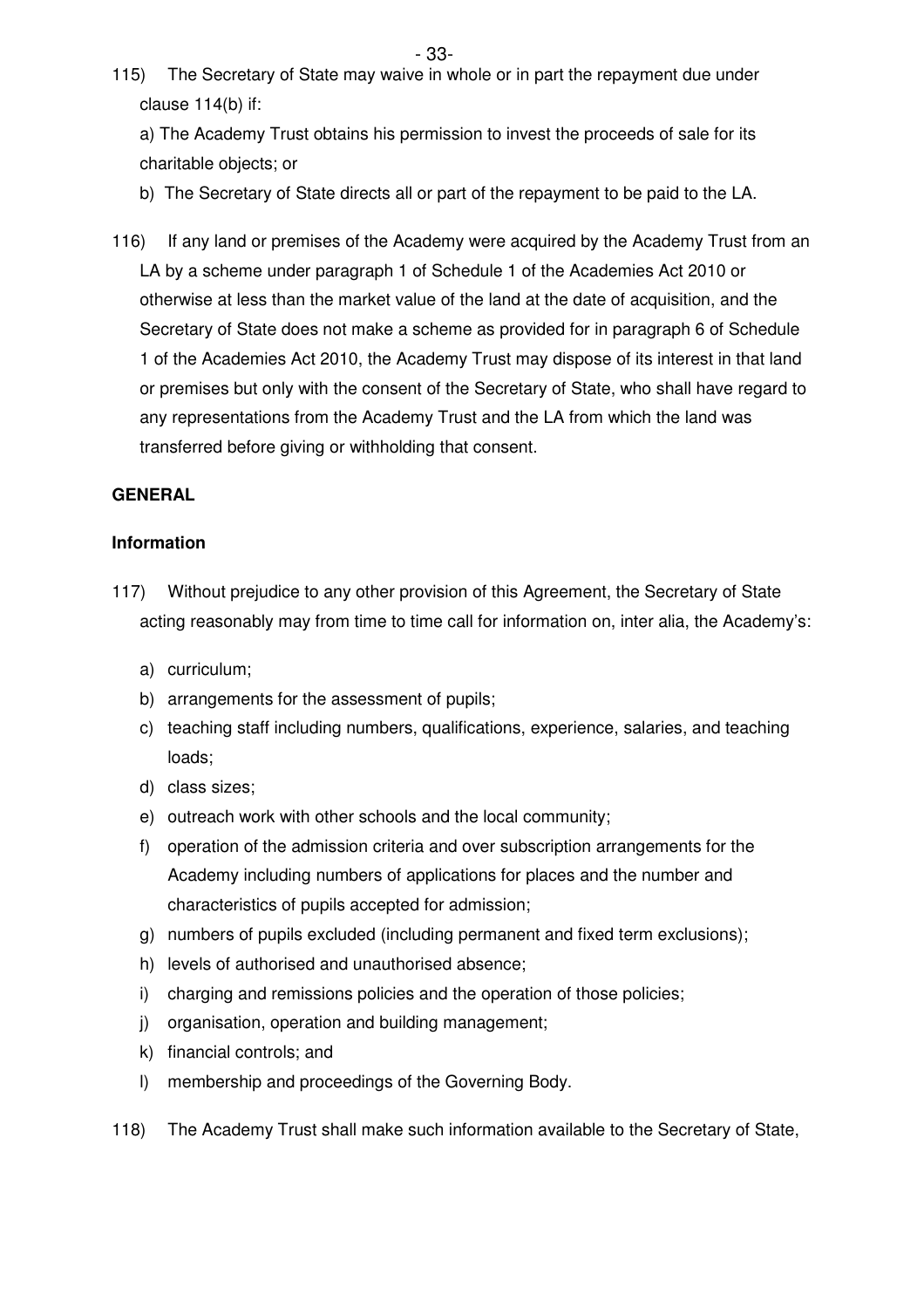- 34-

in such form and manner and at such times as may reasonably be required. The Secretary of State shall provide the Academy Trust with such information as it may reasonably require of him for the running of the Academy.

## **Access by the Secretary of State's Officers**

- 119) The Academy Trust shall allow access to the premises of the Academy at any reasonable time to DfE officials. All records, files and reports relating to the running of the Academy shall be available to them at any reasonable time. The Academy Trust shall provide the Secretary of State in advance with papers relating to the Academy prepared for meetings of the Governing Body and of the members of the Academy Trust. Two DfE officials shall be entitled to attend and to speak at all such meetings, but shall withdraw from any discussion of the Academy's or the Academy Trust's relationship with the Secretary of State or any discussion of bids for funding to the Secretary of State. The Academy Trust shall take any steps which are required to secure its compliance with the obligations imposed by this clause of this Agreement.
- 120) The Academy Trust shall ensure that:
	- a) the agenda for every meeting of the Governing Body;
	- b) the draft minutes of every such meeting, if they have been approved by the person acting as chairman of that meeting;
	- c) the signed minutes of every such meeting; and
	- d) any report, document or other paper considered at any such meeting,

are made available for inspection by any interested party at the Academy and, as soon as is reasonably practicable, sent to the Secretary of State.

- 121) There may be excluded from any item required to be made available for inspection by any interested party and to be sent to the Secretary of State by virtue of clause 120, any material relating to:
	- a) a named teacher or other person employed, or proposed to be employed, at the Academy;
	- b) a named pupil at, or candidate for admission to, the Academy; and
	- c) any matter which, by reason of its nature, the Academy Trust is satisfied should remain confidential.

## **LAND**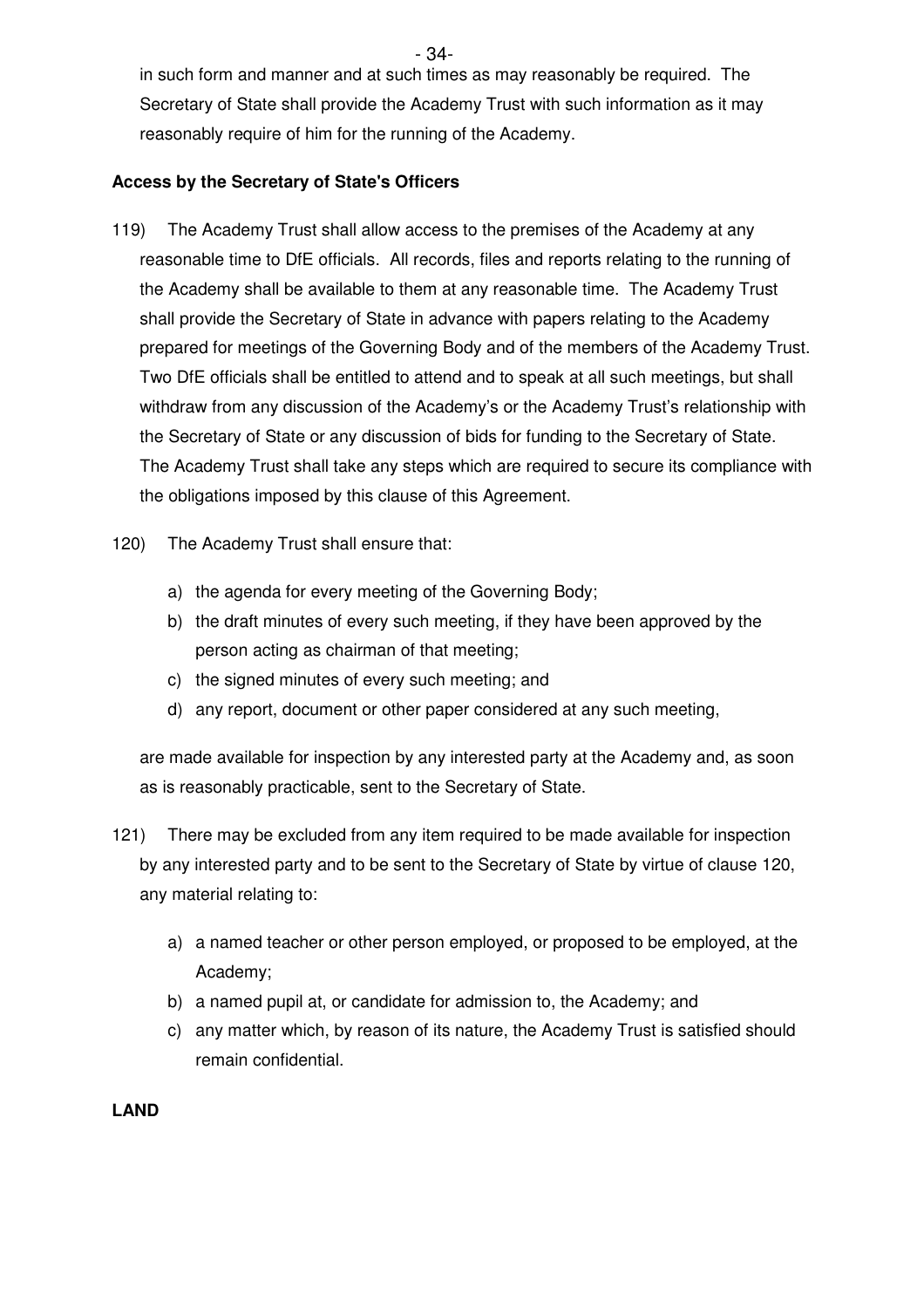$-$  35-**Restrictions on Land transfer** 

121A) The Academy Trust:

a) shall, within 28 days from the transfer to it of the freehold of the Land, apply to the Land Registry for a restriction in the proprietorship register (under section 43(1)(a) of the Land Registration Act 2002 in Form N as prescribed by Rule 91 and Schedule 4 of the Land Registration Rules 2003) in the following terms:

No disposition of the registered estate by the proprietor of the registered estate, or by the proprietor of any registered charge, not being a charge registered before the entry of this restriction is to be registered without a written consent signed by the Secretary of State for Education, of Sanctuary Buildings, Great Smith Street, London SW1P 3BT

b) shall take any further steps required to ensure that the restriction referred to in clause 121A(a) is entered on the proprietorship register,

c) shall provide the Secretary of State with confirmation of the entry of the restriction referred to in clause 121A(a) as soon as practicable after it receives notification from the Land Registry,

d) in the event that it has not registered the restriction referred to in clause 121A(a), hereby consents to the entering of the restriction referred to in 121A(a) in the register by the Secretary of State (under s. 43(1)(b) of the Land Registration Act 2002),

e) shall not, without the consent of the Secretary of State, apply to dis-apply, modify or remove (by cancellation or otherwise) a restriction entered in accordance with clause 121A(a) or 121A(d) above.

## **Repair and Upkeep**

121B) The Academy Trust shall keep the Land clean and tidy and make good any damage it causes to the Land and / or any deterioration to the condition of the Land that may arise from the date of this Agreement.

## **Insurance**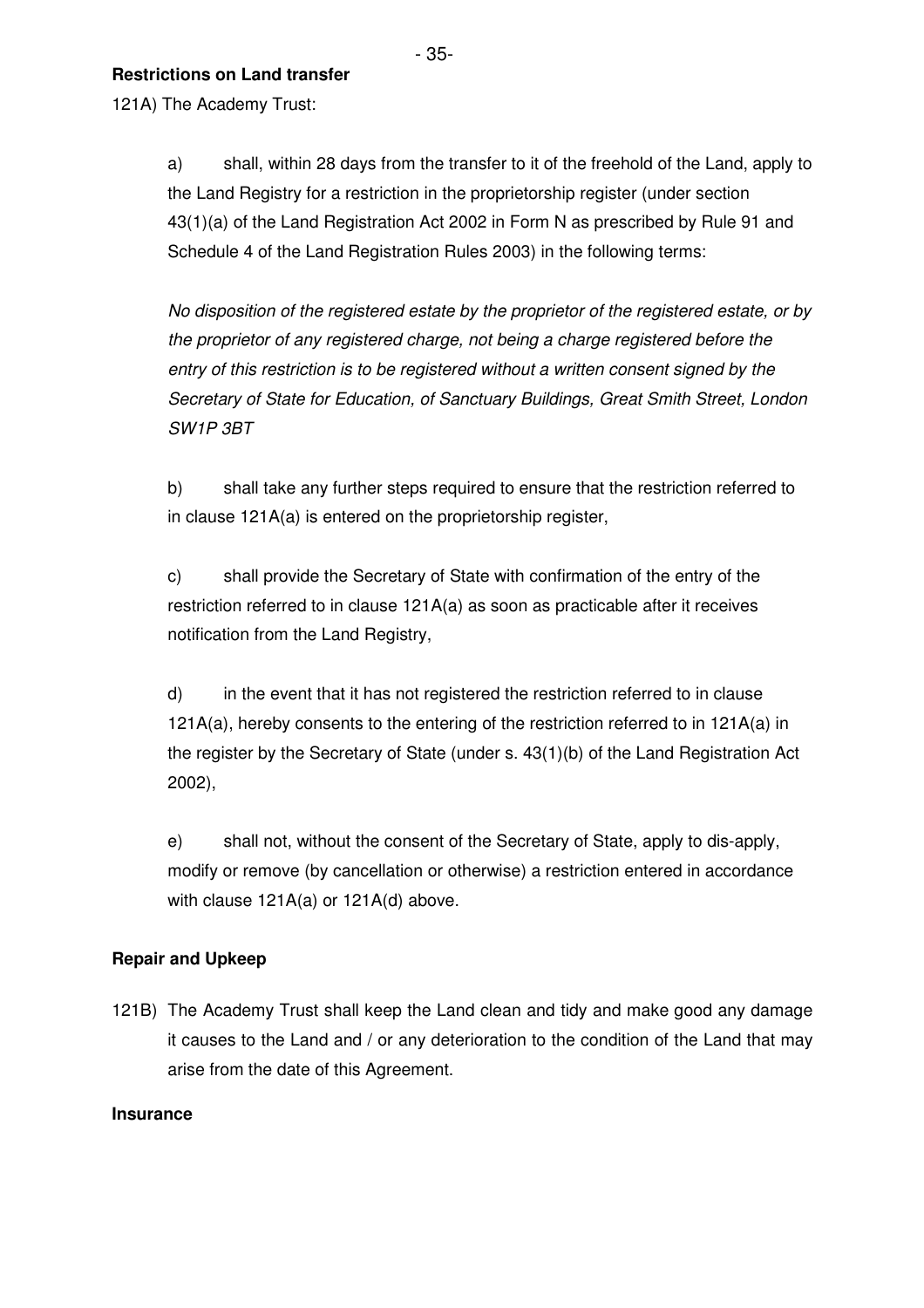a) keep the Land insured with a reputable insurance office against loss or damage by the Insured Risks in the sum the Academy Trust is advised represents the reinstatement value of the Land from time to time;

b) pay the premiums for insurance promptly as they become due and maintain in force the policies of insurance on the Land;

c) following the incidence of damage to or destruction of the Land and subject to receipt of all necessary consents licences permissions and the like apply the proceeds of the policy of the insurance received for those purposes in rebuilding and reinstating the Land (provided that this clause should be satisfied if the Academy Trust provides premises not necessarily identical to the Land as the same existing prior to such damage or destruction occurring) as soon as may be reasonably practicable;

d) produce to the Secretary of State a copy of the insurance policy whenever reasonably requested and the receipt for the last or other evidence of renewal and up to date details of the amount of cover (but no more often than once in any period of 12 months in both cases);

e) not knowingly do anything whereby any policy of insurance relating to the Land may become void or voidable;

f) insure against liability in respect of property owners' and third party risks including occupiers liability.

#### **Transfer of Land on Termination of Agreement**

121D) On termination of this Agreement the Academy Trust shall, if the Secretary of State so requires by notice in writing to the Academy Trust, immediately transfer the freehold of the Land to the Secretary of State or such other person as the Secretary of State may nominate.

#### **Notices**

122) Any notice or other communication concerning this Agreement shall be sent, in the case of a notice or communication from the Secretary of State to the Academy Trust at its registered office or such other addressee/address as may be notified in writing from time to time by the Academy Trust and, in the case of a notice or communication from